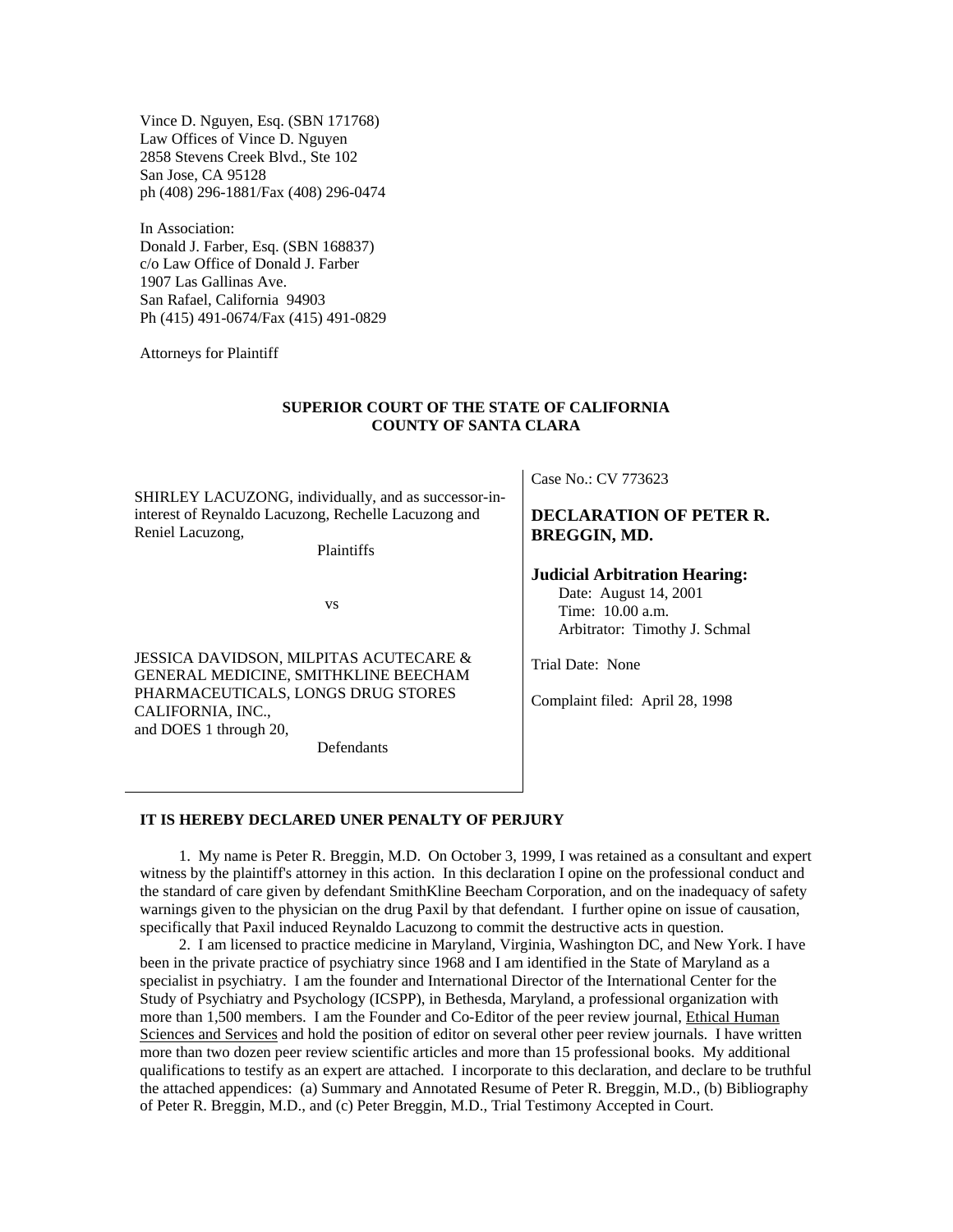3. In this declaration and in the expression of my opinions, I rely upon the totality of my professional career, including all of my writings listed in the appendices and the materials cited therein. In addition, I have reviewed and relied upon the written materials provided by plaintiff's attorney. They are substantial, and include 46 pages of medical charts of Reynaldo Lacuzong taken from 1995 to his death, the San Jose police report, and depositions of Shirley Lacuzong, Bert Ducusin, Jessica Davidson (two depositions), SmithKline's Ian Hudson, and David Wheadon. My opinions have also been formed as the result of extensive review of SmithKline Beecham and Food & Drug Administration ("FDA") documents on Paxil. They include Paxil's prescribing information as found in the label for Paxil as reproduced in the Physicians' Desk Reference and as produced by SmithKline, including those proposed to the FDA by SmithKline in 1992 and those in effect in 1996 and 1997. I joined plaintiff's counsel for 3 days of a Paxil document review at SmithKline facilities in Collegeville, Pennsylvania, in February 2000. We reviewed Paxil documents and files continuously for those 3 days, and received custody of approximately 1050 pages of documents. My notes for that period are extensive. The documentation reviewed included adverse events reported on Paxil patients during the clinical trials for depression, and correspondence between SmithKline and the FDA. In addition I requested from the FDA and received from them in the neighborhood of 1,000 pages of Paxil documents and microfiche via Freedom of Information procedures. I reviewed the 150 page transcript recorded during the FDA committee hearing held on 10.5.92 that cleared Paxil for the U.S. market.

#### **Preliminary Report in Regard to Product Liability**

 At the beginning of this report it is important to affirm that SKB remains responsible for its behavior even though it must get FDA approval for its final label and its right to market the drug. FDA regulations always allow a company to upgrade its adverse reactions (to strengthen its warnings) without prior approval. In addition, the FDA can only respond to data that has been generated by the company, and SKB, as this report will document, repeatedly found ways to hide or simply not to generate data about adverse effects.

 This is a preliminary report. I expect to elaborate and develop a number of issues in more depth, including areas pertaining to advertising and promotion, as well as documentation of the scientific evidence that Paxil and SSRIs in general can cause suicide and violence.

 Part A will examine data generated from discovery. Part B will examine the label for Paxil. Part C will relate Part A and B to the Lacuzong case. Part D will present my conclusions.

#### **Part A. An Analysis of Data from Discovery**

### **I. FDA Criticism Relating to SmithKline Beecham (SKB) in Regard to Paxil Promotional Claims**

 The material in this section illustrates the tendency by SKB to make Paxil look safer than it is, and safer than other antidepressant medications. Material like this increased the likelihood that Mr. Lacuzong would be prescribed Paxil. Furthermore, SKB minimized the stimulating effects of Paxil, including agitation, anxiety, irritability, and insomnia, as well as akathisia. Indeed, SKB tried to promote Paxil as especially effective for anxiety associated with depression.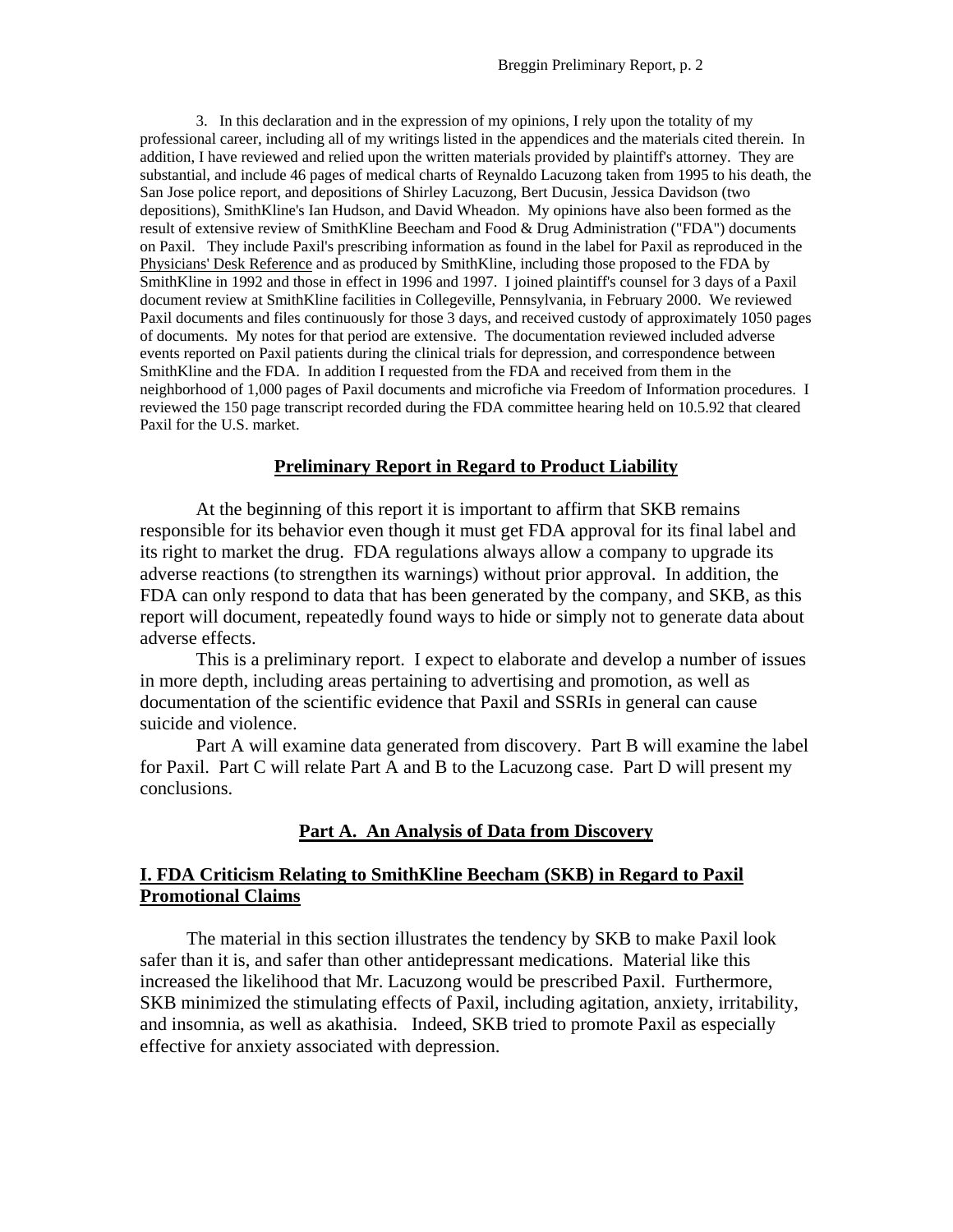#### (1) 1.6.93 Letter from FDA's Janet L. Rose to SKB

In a 1.6.93 letter from Janet L. Rose, Division of Marketing, to Thomas Donnelly, (00000265) , the FDA criticized many parts of their "Launching Sales Aid" (475-P2-158- 01), including the following. The FDA challenged the basis for SKB's claim "The most extensively studied anti-depressant to be introduced" (p. 3 of SKB document). The FDA required the phrase "unsurpassed control" (p. 5) to be "deleted" because it is "not known how Paxil will ultimately compare with other SSRIs." The FDA challenged the term "fewer concerns" in emphasizing the safety of Paxil (p.5). The FDA observed that this general statement needed to emphasize that there were fewer concerns in regard to tricyclic antidepressants but not in regard to other SSRIs.

 In addition, the FDA noted that the claim "improves sleep quality" (p. 9) is incorrect because Paxil causes insomnia in 13% of patients.

The FDA was also concerned about a potentially dangerous and unfounded claim that "In the elderly, Paxil significantly improves symptoms of depression" (p. 10). The FDA declared that "general conclusions about the efficacy of Paxil in the elderly" must be "disallowed" because they were based on studies with no placebo control. The FDA concluded (p. 2 of their letter), "While a purely factual description of relevant studies and results of those studies may be acceptable, generalizations from study data must avoid pseudoscientific claims which would imply particular efficacy in arbitrarily identified patient subgroups and must be based on scientifically adequate evidence. This claim should be deleted."

The FDA required the deletion of many other misleading statements about the use of Paxil for the treatment of the elderly.

SKB left out Adverse Drug Reactions with a rate of less than 15% (p. 14), for example omitting ejaculatory disturbances which occurred at a rate of 12.9%. SKB also tried to make claims for Paxil in regard to efficacy in severe depression (p. 15). The FDA required that "All references to Paxil efficacy in severe depression should be deleted" (p. 4 of FDA letter).

#### (2) 8.31.94 Letter from FDA's Sherry Danese to SKB

In an 8.31.94 11-page letter another lengthy critique of SKB drafts of promotional efforts was sent from Sherry Danese, Regulatory Review Officer, Division of Drug Marketing to Michael J. Brennen, PhD of SKB (00002339). The letter lists 7 materials, such as "A Unique Profile of Benefits Brochure" (Px 1004; also Px 1014, BRS-Px:L4, Px 1634, Px 1614, Px 1554, and Px 1604). Apparently, these materials were already in use. The FDA declared, "These materials misrepresent the safety and efficacy of Paxil; contain claims and representations of superiority of Paxil over Prozac (fluoxetine); and fail to provide fair balance. Therefore, these materials are in violation of the Federal Food, Drug and Cosmetics Act. We will address each violation individually." The letter concluded, "SKB should immediately discontinue use of these and all other similar violative materials on receipt of this letter."

Some of the FDA's criticisms echoed much earlier criticisms that the drug company had seemingly failed to comply with, including the use of false claims such as Paxil is "Proven effective and safe in elderly patients."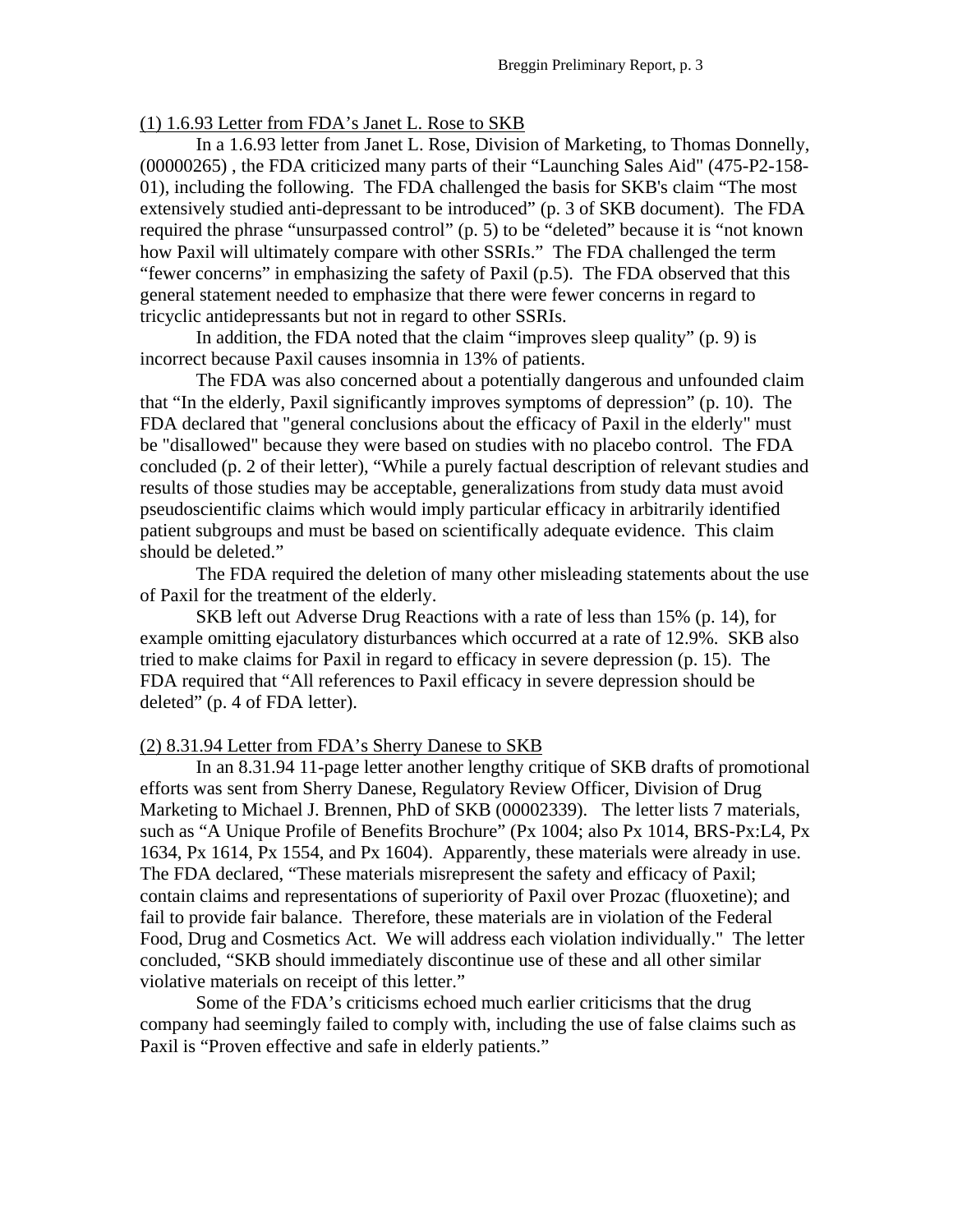Another outrageous claim stated "Significant improvement seen in over 86% of patients treated with Paxil" (Px 1004, p. 2; Px 1634, p. 5). The FDA pointed out that the data came from "open label" studies and was used improperly.

## (3) 1.23.97 Letter from FDA's Paul Leber to SKB

 In earlier letters, SKB had been criticized by the FDA for making unfounded "pseudoscientific" claims about the safety and efficacy of Paxil in the elderly. Now the FDA criticized the company for doing the same thing in regard to children. Those SKB was unconscionably attempting to push Paxil at both ends of the spectrum of age vulnerability. Both children and the elderly are especially susceptible to adverse drug reactions. These fraudulent efforts not only illustrate a pattern of deception, they directly encourage the false notion that Paxil is especially safe for everyone, including an adult male like Mr. Lacuzong, because they are supposedly safe for children and the elderly.

 Leber acknowledged a 12.17.96 letter from SKB requesting that the FDA approve "a pediatric depression indication" for the drug. Leber responded with uncharacteristic directness, "In fact, the preponderance of negative studies of antidepressants in adolescents and childhood depression raises a significant concern about such extrapolations."

 Nevertheless, more than two years later, SKB was still trying to convince the FDA to endorse the use of Paxil for children, as indicated by a 4.28.99 letter from the FDA's Ralph Temple to Thomas Kline.

## **II. FDA Criticism of SKB Relevant to the Stimulating and Agitating Effects of Paxil**

#### (1) 9.6.94 Letter from FDA's Sherry Danese to SKB

 In a 9.6.94 letter from Sherry Danese to Michael Brennen at SKB, the company's promotional materials are again heavily criticized. This letter is particularly important because it demonstrates a specific attempt on the part of SKB to mislead doctors concerning the stimulant effects of Paxil. This is directly relevant to the issue of murder and suicide, both of which can be related to the stimulating, agitating effects of antidepressants. From this material alone it can be concluded that SKB attempted to hide the dangers of Paxil in regard to stimulation and its adverse consequences of murder and suicide. In the letter, according to the FDA's criticism, SKB made the following statement:

> Effective in treating anxiety and agitation associated with depression without inducing symptoms of arousal.

 The FDA observed that the above handwritten letter and a two page typed "Paxil Overview" sheet "appear to have been distributed by a SmithKline Beecham (SKB) sales representative" (p. 1). The FDA was strongly critical:

> This statement suggests that Paxil is not associated with side effects that might aggravate anxiety or agitation. To the contrary, Paxil is associated with an 8.3% incidence of tremor, a 5.2% incidence of nervousness, a 13.3% incidence of insomnia, a 5.0% incidence of anxiety, and a 2.1%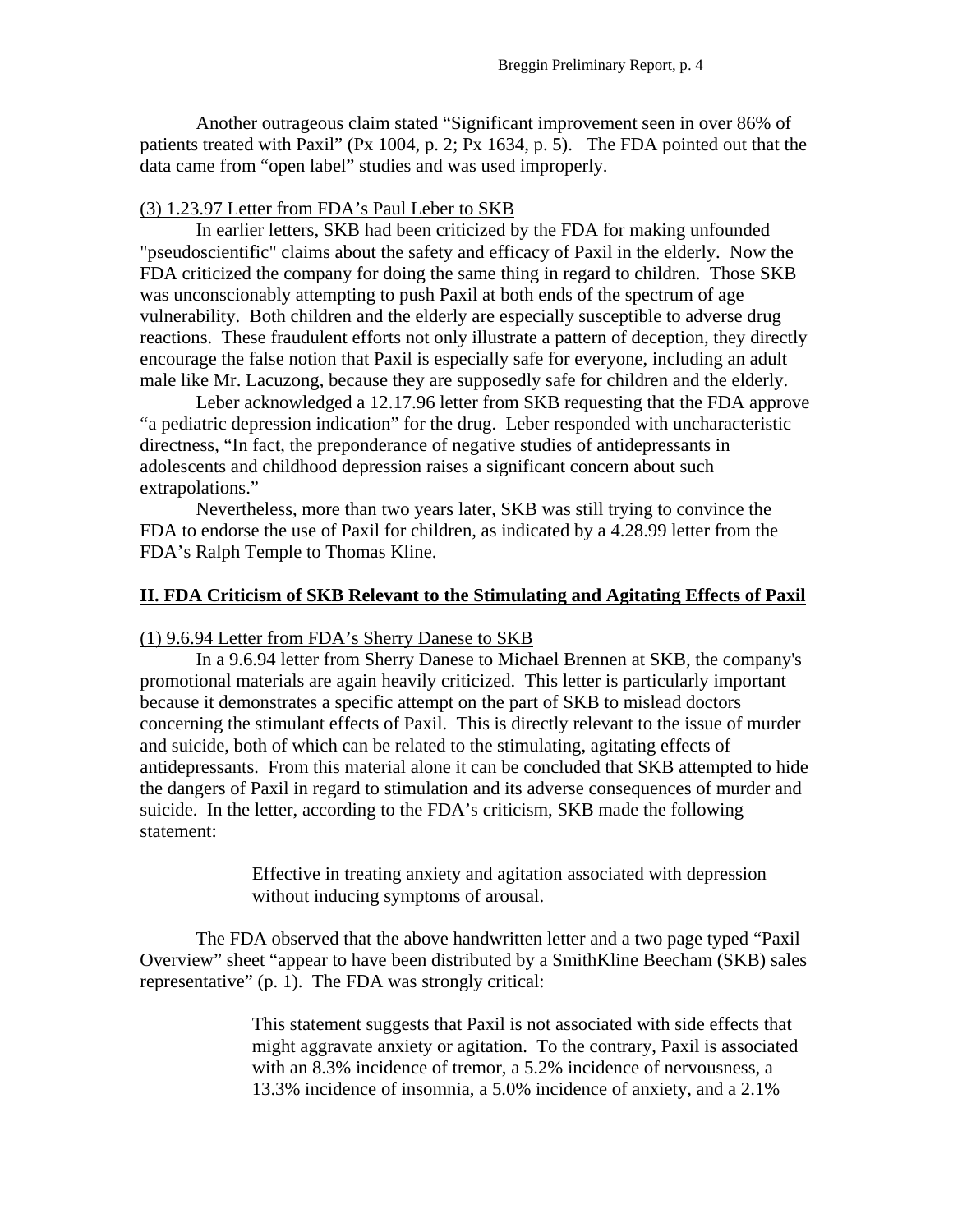incidence of agitation. Therefore this statement is false and/or misleading. P. 3.

 Importantly, the FDA analysis also establishes the rudiments of a stimulant profile for Paxil, including the following symptoms:

> Tremor Nervousness Insomnia Anxiety Agitation

 It also establishes that Paxil can cause or worsen "anxiety and agitation associated with depression."

 The FDA also criticizes the claim that Paxil is "less likely to cause agitation than currently available SSRIs." The FDA states, "This claim is not supported by substantial evidence, and is false and/or misleading."

 The FDA also criticizes the unsupported claim that "Paxil costs 15% less." According to the FDA (p. 2 of letter), "In the absence of supporting data, this claim is false and/or misleading." Once again, these efforts to over-promote Paxil in general influenced its increasingly widespread use, leading to the increased likelihood of its prescription to Mr. Lacuzong.

#### (2) 9.19.94 Letter from FDA's Paul Leber to SKB

 In a letter with two dates stamped on it (9/19/94; 9/13/94), Paul Leber writes to Michael J. Brennen to suggest post-marketing changes in the label for Paxil. The "request" is unusually strong, in fact requiring that the changes be added in the "next printing (but not later than 3 months from the date of this letter.)" The changes pertain to four adverse drug events, two of which relate directly to stimulation and agitation effects. One relevant new addition is based on four reports of extrapyramidal reactions (EPS), including two for akathisia (defined below). The issue of akathisia will be addressed in more detail because akathisia is associated with violence and suicide (see below). The other relevant addition is base on two reports of serotonin syndrome, an extreme reaction involving over-stimulation of the serotonin neurotransmitter system that can include agitation and excitement.

#### (3) 1.11.99 Letter from FDA's Janet Rose to SKB

 Janet Rose wrote a critical letter to Donnelly concerning continued drug company efforts to sneak "depression associated with anxiety" into advertising materials as an indication for Paxil.

#### **III. Eliminating Akathisia as Preferred Term and as an Investigator's Term**

#### (1) Definition of Akathisia

Akathisia is a neurological disorder caused by medications. Stedman's Medical Dictionary,  $27<sup>th</sup>$  edition (2000) defines akathisia as "A syndrome characterized by an inability to remain in a sitting posture, with motor restlessness and a feeling of muscular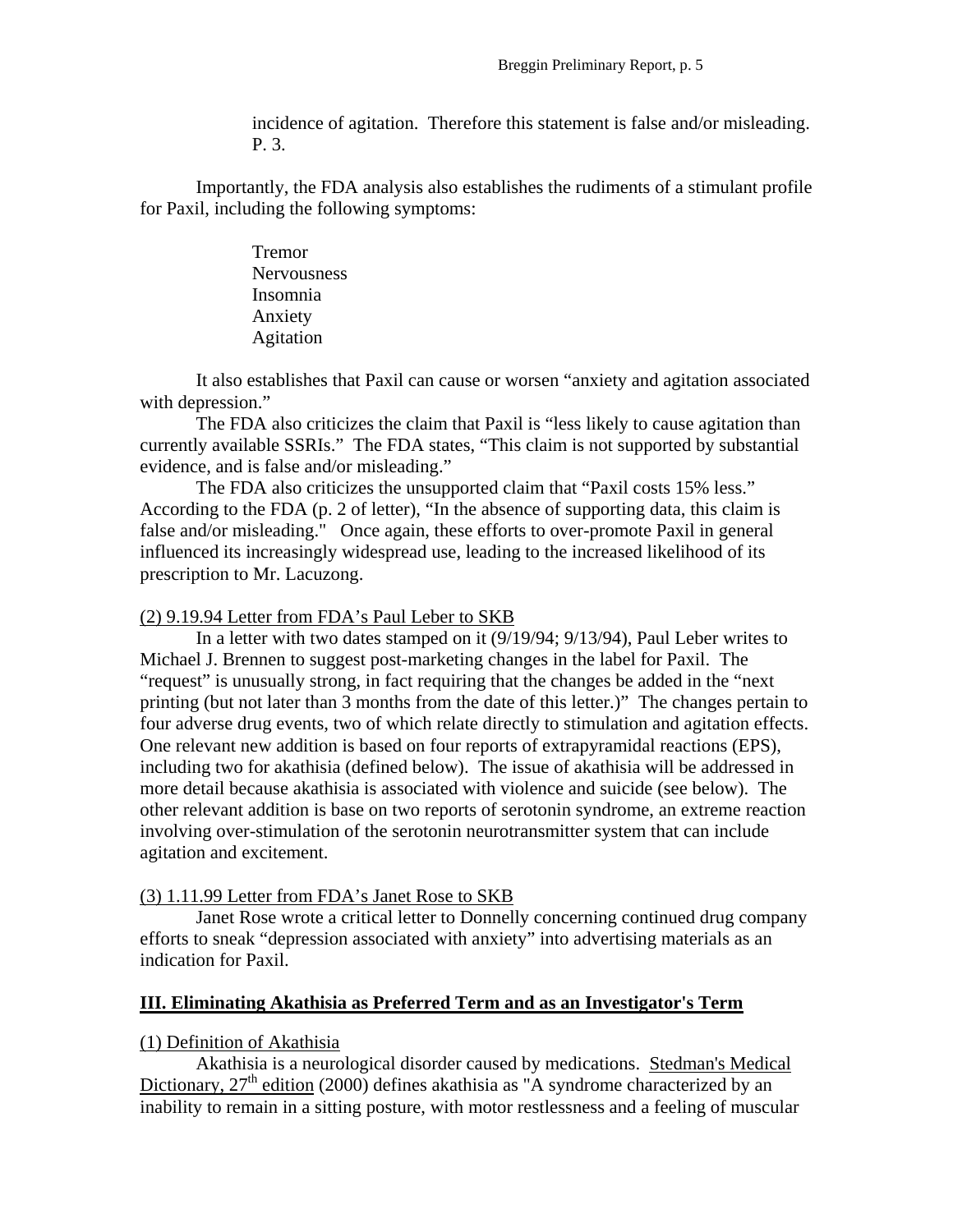quivering." The American Psychiatric Association Diagnostic and Statistical Manual of Mental Disorders, IV (DSM-IV) (1994) describes akathisia in the context of neuroleptic drugs, but the clinical manifestations are the same as akathisia induced by antidepressants. The DSM-IV observes that akathisia includes the following:

> …. Subjective complaints of restlessness and at least one of the following observed movements: fidgety movements or swinging of the legs while seated, rocking from foot to foot or "walking on the spot" while standing, pacing to relieve the restlessness, or an inability to stand still for at least several minutes. P. 744

 In general, if the subjective experience of agitation, anxiety, irritability or similar feelings is accompanied by voluntary motor movements, such as pacing or foot swinging, the syndrome is identified as akathisia.

### (2) Akathisia, Violence, and Suicide

 The DSM-IV states without qualification, "Akathisia may be associated with dysphoria, irritability, aggression, or suicide attempts" (p. 745).

There is a considerable body of literature to confirm the association between akathisia and violence and suicide. I have reviewed some of the literature in Breggin and Breggin (1994) and Breggin (1997) in regard to psychiatric drugs in general and specifically the SSRIs of which Paxil is a member. Teicher, Glod, and Cole (1993) reviewed SSRI-induced violence and suicide. More recently, Glenmullen (2000) devoted a significant portion of a book to reviewing the literature and discussing SSRI-induced violence and suicide.

#### (3) The Expurgation of Akathisia

It is extremely important for physicians to know that a drug can cause akathisia. Akathisia, as a term, signals the dangers of emotional anguish and the potential for inducing suicide and violence. It is not only fraudulent, but hazardous to patients, to hide that a drug can cause akathisia. It is especially dangerous when the drug is being used to treat depression, because akathisia in depressed patients is especially likely to drive them to suicidal or violent acts.

 Akathisia was systematically eliminated by SKB as a preferred term from the U.S. and non-U.S. studies (see ahead). This meant that symptoms typical of akathisia would not be coded as akathisia, but as something else, such as agitation or central nervous system stimulation.

Remarkably, akathisia does not even appear as an investigator's term on any U.S. reports that I located. It only appears as an investigator's term in about one dozen non-U.S. reports (see below) while symptoms attributable to akathisia abound in the summaries of adverse drug reactions. From this it must be concluded that SKB not only removed it from any lists of preferred terms, it also must have communicated to the principal investigators that the term should not be used in any of the adverse drug reports or clinical summaries.

 Clearly SKB preferred not to let the FDA or the medical profession know that Paxil causes akathisia. Indeed, they left it out of the section entitled "Adverse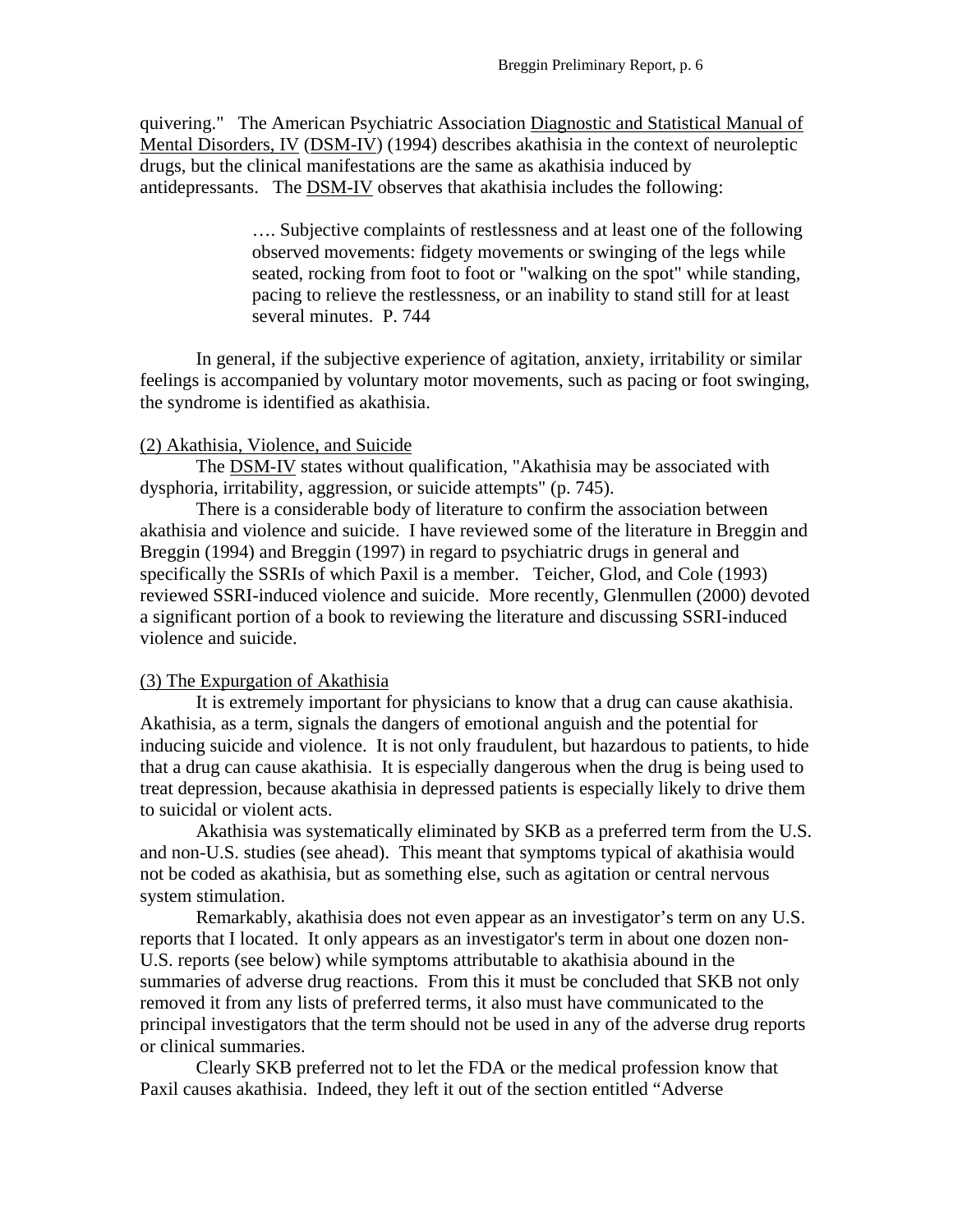Experiences in Clinical Trials: Worldwide Data" (Section V—NDA. PAR Safety Summary 20-Nov-1989, pp. 83-88; also see Table V.7, p. 114).

 Similarly, akathisia was left out of the section entitled "Adverse Experience which occurred during active treatment—U.S. Phase II & III Studies," "Nervous System" (Appendix V.8, in NDA 20031-Vol 422 November 1989, pp. 189/190-275/276). There is no listing at all for akathisia but many reports of related restlessness and nervousness.

### (4) Akathisia Slips Through in Non-U.S. Reports

Nonetheless, some akathisia reports slipped through in non-U.S. reports. In the section entitled "Adverse Experiences which occurred during active treatment-Non-US Phase II-III Studies," V.1, pp. 129-199, we located 13 explicit reports of akathisia and motor akathisia (a synonym). In addition, there were many descriptions of akathisia listed under other preferred terms.

#### (5) The FDA Adds Akathisia to the Paxil Label

Eventually the FDA insisted that SKB add akathisia as a postmarketing finding without insisting on causation. The demand came in a letter in September 1993 from the FDA's Paul Leber to SKB (SB 0000247). Had the FDA been informed during premarketing of the large number of cases of akathisia in association with Paxil, it would have been a position to more firmly determine causation.

 In response, a label version created by SKB and dated 2.05.94 does add akathisia and EPS as postmarketing findings. They should have been put in the label as a premarketing finding involving multiple cases (000022).

One of the two reports cited by the FDA was received from Ireland. However, the company already had many reports of akathisia in its possession from Europe, but must have failed to inform the FDA.

To repeat, the FDA required a mention of akathisia in the label based on merely two postmarketing reports, while SKB already had about one dozen explicitly identified akathisia reports in its possession from the non-U.S. premarketing studies and, as we shall document, dozens of other akathisia cases coded under different preferred terms, such as agitation and central nervous system stimulation, in the U.S. premarketing studies.

#### (6) How the FDA Codes Akathisia

The FDA has developed a coding system for adverse reaction terms. The dictionary is entitled "COSTART: Coding Symbols for Thesaurus of Adverse Reaction Terms." I have the Fifth Edition (1995) in my library, but it has not changed in regard to akathisia. Like any pharmaceutical company, SKB was supposed to base its collection and analysis of adverse reaction data on the COSTART system. This is discussed, for example, in an SKB Memorandum, "FDA Conversation Record" (9.5.91), that memorializes a conversation with the FDA's Thomas Laughren concerning, among other things, the use of COSTART terms (SB 0000158). In fact, the memo comments that Laughren (the "Division," meaning the FDA's Division of Neuropharmacological Drug Products) would make decisions about what terms to cut from the label.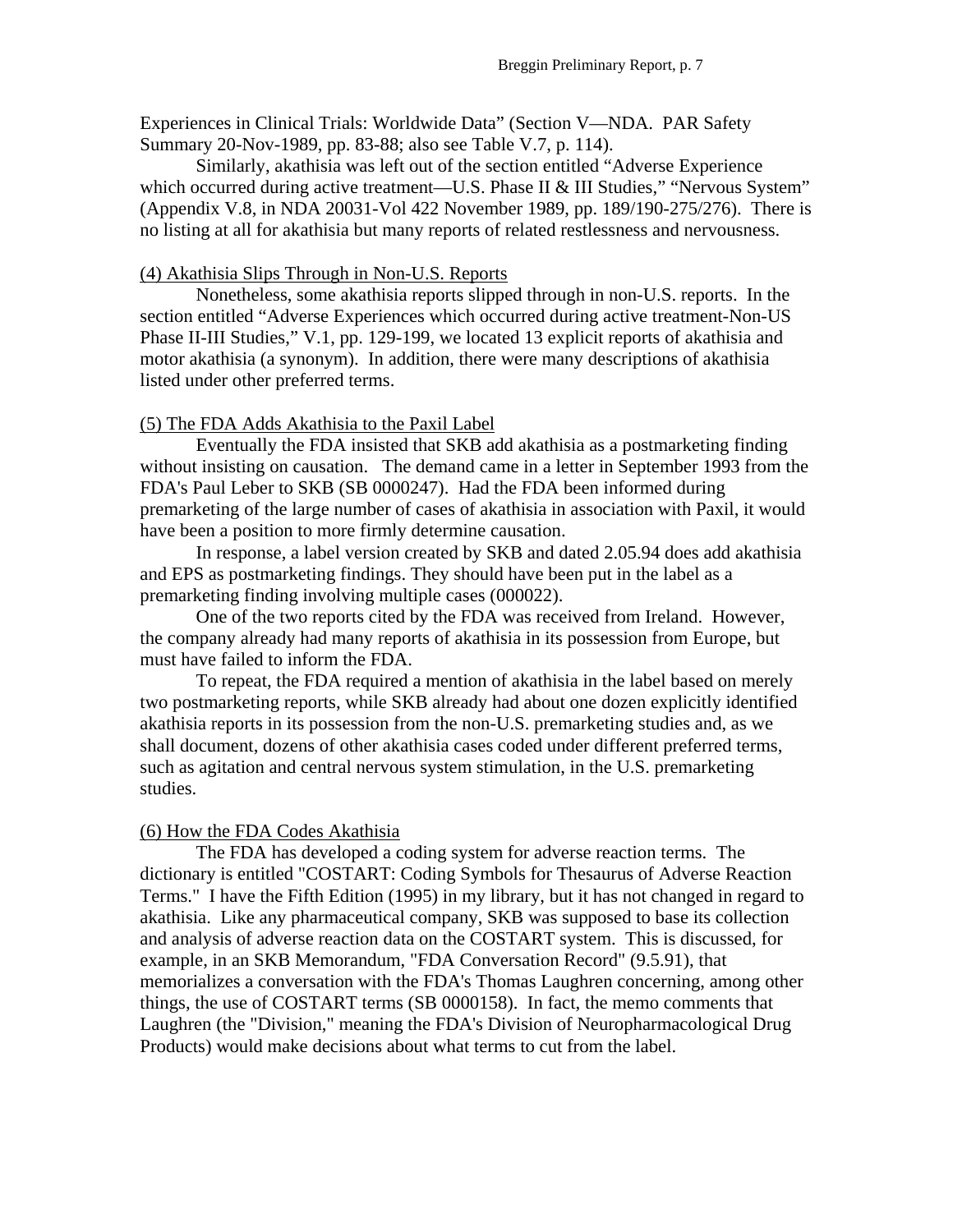From the beginning, COSTART has coded akathisia as akathisia. That is, the preferred term for akathisia is akathisia. This was true during the development of the first SSRI, Prozac.

 Therefore, SKB deviated from the FDA's coding system in order to classify cases of akathisia as something else, such as agitation. In reclassifying akathisia, as well as stopping the use of the term in general, SKB made it impossible for the FDA or anyone else to accurately determine the total number of patients who suffered from akathisia as a result of taking Paxil. This was extremely fraudulent.

## (7) Purposefulness of the Fraud Concerning Akathisia

 The fraud had to be carried out with full knowledge, because it was well-known that the original SSRI, Prozac, caused akathisia. The original Prozac label listed akathisia but estimated its occurrence as "infrequent." However, it quickly became apparent that Prozac-induced akathisia was very common and very dangerous. In 1989 Joseph Lipinksi and his colleagues from McLean Hospital and Harvard Medical School published five cases of Prozac-induced akathisia involving considerable emotional disturbance. Based on a literature review, the researchers estimated the rate of Prozacinduced akathisia at between 9.7% and 25%. In the June 1990 the Public Citizen Health Research Group (related to Ralph Nader's organization) in their Health Letter similarly estimated the rate of Prozac-induced akathisia as 15%-25%. Furthermore, as reports by Teicher et al. (1990) and Rothchild and Locke (1991) illustrate, SSRI-induced akathisia as a potential cause of suicide and violence was a subject of discussion in the literature even before the approval of Paxil.

 In the next section, we shall find a direct link between suicide and stimulation, including akathisia, in SKB's own NDA files.

#### **IV. Re-Analysis of Preferred Terms in U.S. Trials**

 In addition to akathisia, Paxil commonly causes a variety of related symptoms of central nervous system stimulation, including CNS stimulation itself, anxiety, agitation, nervousness, irritability, and insomnia. These symptoms of stimulation are extremely important because they, too, are associated with suicide and violence (Breggin and Breggin, 1994, Breggin 1997). It is common knowledge in the medical profession that stimulation can induce depressed patients to make acts of suicide. Therefore, it is extremely important for physicians to know that an antidepressant drug causes stimulation, and it is fraudulent and dangerous to hide that information from them.

Unfortunately, SKB not only tried to hide the facts about Paxil-induced stimulation and akathisia, the company made false claims concerning Paxil in this regard. I have already documented that the FDA protested at times against these false claims. As another example, SKB developed a lengthy document entitled "Paxil (paroxetine hydrochloride): Hospital Formulary Product Information" (SB 0000261, dated December 11, 1992). In it, SKB claimed that Paxil was effective in "depressed patients with associated symptoms of anxiety" (SB 0000271) and that the drug possessed an adverse reaction profile with "a low incidence of nervousness, agitation, and anxiety." These statements are false. In fact, as the FDA stated (above) and as we shall continue to document, Paxil causes nervousness, agitation, irritability, anxiety and related symptoms of stimulation in a large percentage of depressed patients, often in the first three days.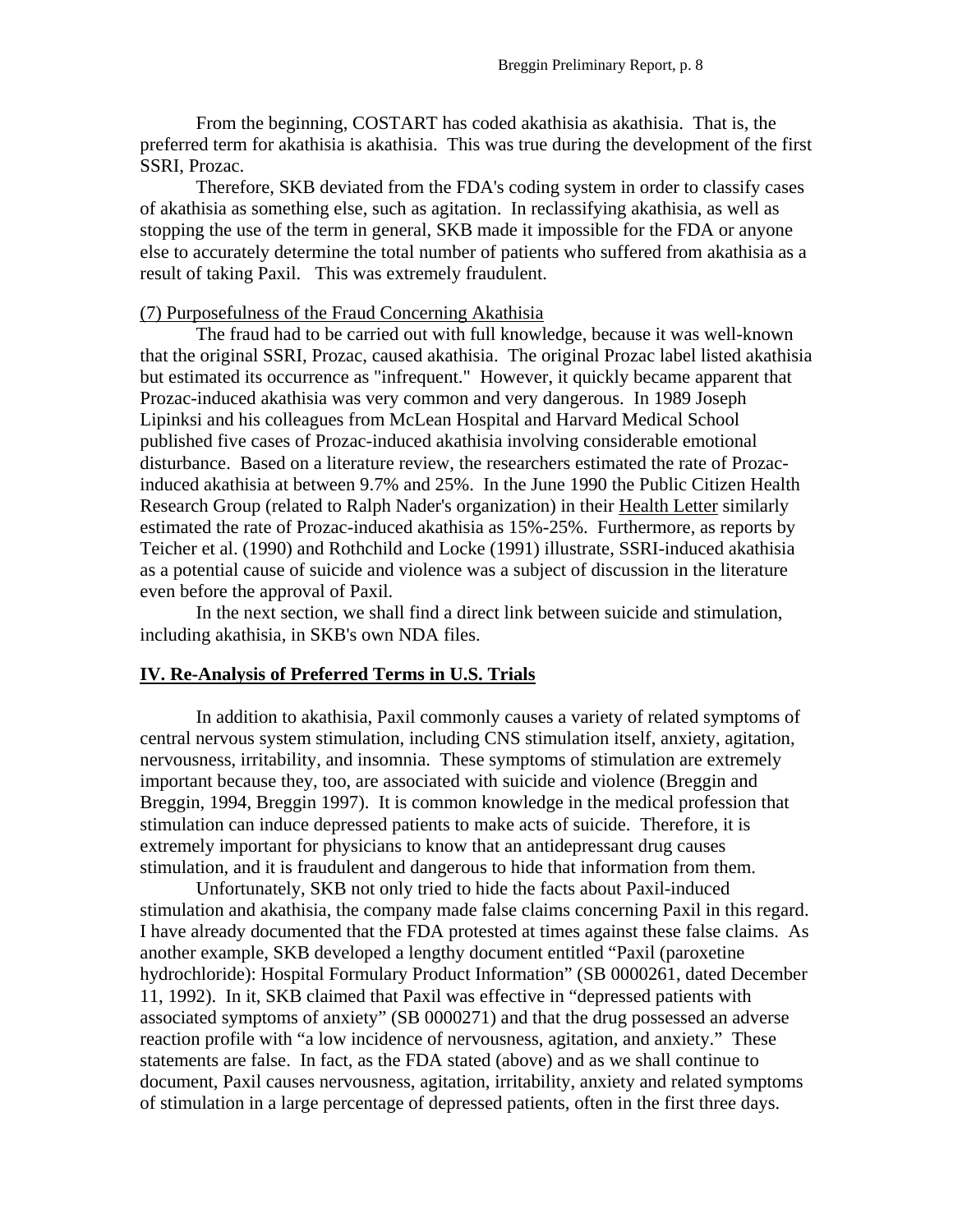We shall also find that cases of akathisia were hidden in company-defined preferred terms—i.e., terms preferred by the drug company—such as agitation, anxiety, stimulation, nervousness, and tremor.

The following is a re-analysis of several categories CNS-related adverse effects that the company organized according to its selected preferred terms:

#### (1) Preferred Term Agitation

Agitation had 75 entries (pp. 191-193). Forty-nine of 75 agitation patients were in fact suffering from akathisia. Of these, 47 were described by the term "restless" and 10 mentioned leg or foot [one case] movement. As the definition of akathisia indicated (above), these cases are most likely akathisia. Consistent with the Lacuzong case, twenty-one occurred in the first 1-3 days. Another 11 occurred in 4-5 days. Again consistent with the Lacuzong case, seven cases developed on low doses of 10 mg.

#### (2) Preferred Term Anxiety

Of the 86 reports in the category for "anxiety," 24 were described as "tense" and 1 as "restlessness." Although it is not as definitive as in the case of the preferred term "agitation," many of these cases were probably akathisia. Of great importance, 26 occurred in the first 1-3 days. Another 9 occurred in 4-5 days. Eight occurred at the 10 mg dose.

#### (3) Preferred Term Nervousness

 Under the category "nervousness" (pp. 235-238), 44 of 91 were probably related to akathisia. They were identified by the following terms: pacing, jumpy, jittery, and fidgety. Jittery was the most common. Twenty-three of 91 reports occurred in the first 1-3 days. Another 15 occurred in 4-5 days.

#### (4) Preferred Term Tremor

Under the "Preferred Term Tremor," there were a very large number of reports (pp. 268-273) that I have not fully evaluated. Many were related to akathisia.

## **V. Analysis of Akathisia in the Non-U.S. Phase II and III Clinical Trials**

#### (1) Reports of Akathisia by Investigator Term

Unlike the U.S., a few cases of akathisia were reported using the investigator's term akathisia in the non-U.S. Phase II – III studies (NDA Aropax [Paroxetine], November 1989, Appendix V.1). They were coded under the preferred term CNS stimulation rather than under akathisia:

|    | Patient #         | $Onset - days$        |
|----|-------------------|-----------------------|
| 1. | 2218 072 (p. 137) | NA                    |
| 2. | NA (p. 138)       |                       |
| 3. | 664 015 (pl 138)  |                       |
| 4. | NA (p. 138)       | 9                     |
| 5. | 664 012 (p. 139)  | $\mathcal{D}_{\cdot}$ |
| 6. | NA (p. 139)       |                       |
|    |                   |                       |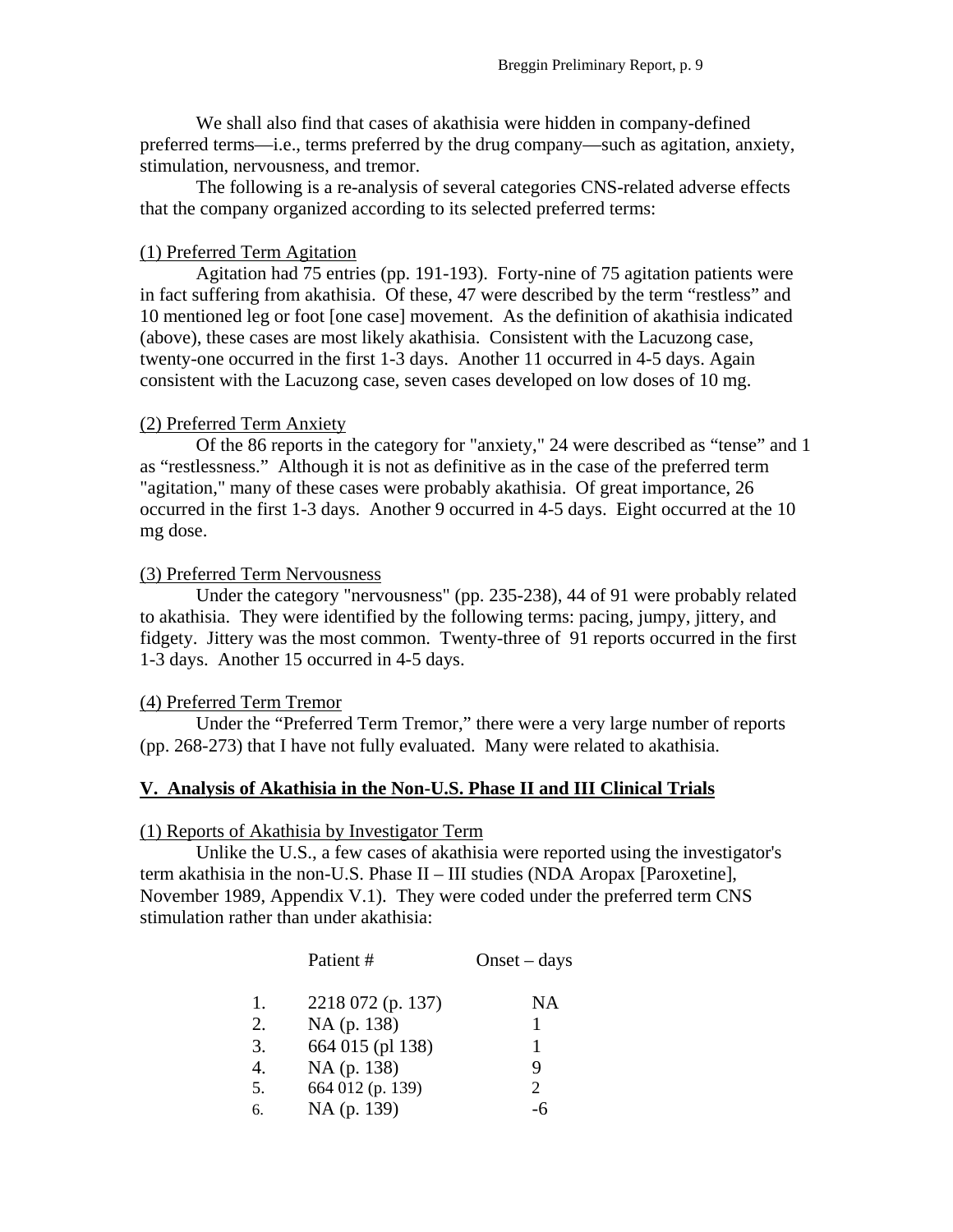|  | 6 162 005 (p. 139) | 4 Suicide attempt |
|--|--------------------|-------------------|
|  | NA (p. 139)        |                   |

NA indicates Not Available.

#### (2) Akathisia Linked to Suicide Attempt

Of the 8 patients diagnosed with akathisia, only 4 were identified by patient number. Of the 4 identified patients diagnosed with akathisia, one (25%) attempted suicide. Furthermore, the patient attempted suicide on the *same day* as the akathisia report (see NDA Suicide Report, Appendix 2, page 17).

It is very important to have the company identify the other four patients.

#### (3) Rapidity of Akathisia Onset

 Of special importance to the Lacuzong case, akathisia often begins within the first few days of treatment. Of the 4 identified patients, one did not have onset data. Of all 7 patients with onset data, all were diagnosed in 9 or fewer days of treatment. Six were diagnosed within 1 week of treatment. Three were diagnosed within 1-2 days of treatment.

#### (4) Reports of "Motor Akathisia" by Investigator Term

 Motor akathisia is identical to akathisia. The term simply emphasizes the external manifestation of the symptoms. There were five cases:

| Patient #            | date of onset            |
|----------------------|--------------------------|
| 1.7119 028 (p. 157)  | 16                       |
| 2.7119 058 (p. 157)  | 120                      |
| 3.7121 003 (p. 158)  | 21                       |
| 4. 7124 012 (p. 158) | 6 -- Suicide (completed) |
| 5.7126 008 (p. 158)  | 28                       |

#### (5) Motor-Akathisia Linked to Suicide

Of the 5 patients diagnosed with "motor akathisia," 1 (20%) committed suicide. Thus, of the 13 identified patients diagnosed with "akathisia" or "motor akathisia," 2 (15%) attempted or completed suicide.

#### (6) Completed Suicides Linked to CNS Adverse Effects, Including Akathisia

We have been able to trace five completed suicide cases to their original case summaries. Of the 5 patients who successfully committed suicide on Paxil, all were diagnosed with CNS-related AERs before suicide. Of those 5 cases, at least 2 pre-suicide diagnoses (40%), agitation and motor akathisia, were related to stimulation and/or akathisia. All of them had central nervous system adverse drug reactions.

 The following are the 5 completed suicide cases followed by the investigator terms for their adverse drug reactions.

- 1. 1.13.126 "severe insomnia"
- 2. 2206.005 lightheadness, drowsiness, malaise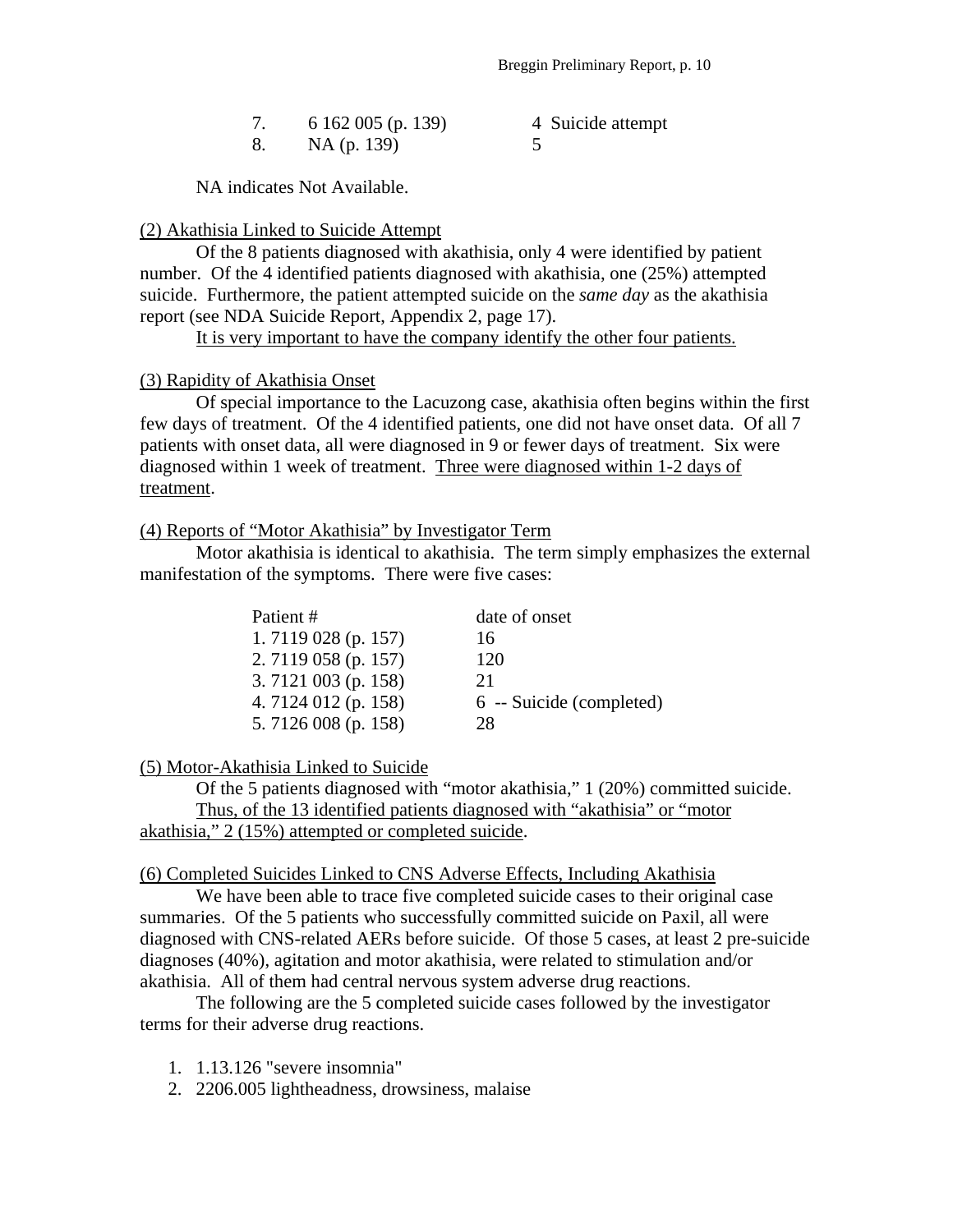- 3. 2406.149 "restlessness (agitation)"
- 4. 6.47. 003 vertigo
- 5. 7124-012 motor akathisia. "mild hyperkinsia"

## **VI. Rapid Onset of ADRs Documented from the Spontaneous Reporting System**

 Postmarketing data from the Spontaneous Reporting System dated July 1993 confirms that severe ADRs can develop in the first day or two of treatment, including reactions that adverse affect behavior (NDA20031; SB 0000912). Here is a small sample excerpted or extracted from the Adverse Experience Reports.

Day 1: Afraid, agitated, insomnia, tension. (p 000152)

- Day 1: EPS reaction. (p 000156)
- Day 1: Tremors, restlessness, tearful. (p 000187)
- Day 1 or 2: Disorientation, insomnia. (p 000081)
- Day 1: Severe akathisia. (p 000340)
- Day 1: Extremely restless, felt like screaming, dysphoric. (p 000543)
- Day 1: Hallucinations. (page 000579)
- Day 1: Hallucinations of insects and objects moving, dizzy. (p 000507)
- Day 1: Drugged, out of body, shaky. (p 000487)
- Day 1: Amnesia. (p 000467)
- Day 1: Distressed, hot flashes, sort of breath. (p 000416)
- Day 1: Distressed, hot flashes. (p 000417)
- Day 2: Dystonia. (p 000138)
- Day 2: Hallucination. (p 000471)
- Day 2: Bugs crawling, feeling high. (p 000472)
- Day 2: Drastic blood-sugar drop. (p 000482)
- Day 2: Numbness all over. (p 000513)
- Day 3: Severe muscle spasms. (p 140)
- Day 3: Dystonia, anxiety. (p 172)
- Day 3: Suicide attempt. (p 000106)
- Day 4: Insomnia, could not walk or talk on 10 mg. (p 000372)
- Day 5: Extreme agitation, jumped out window, disappeared 2 days. (p 000554)
- Day 5: Extremely jittery, very dizzy. (p 115)

## **VII. The Role of "Central Nervous System Stimulation," "Irritability" and "Excitement" in Suicide and Violence**

1. Stimulation and Irritability in U.S. Trials

 "Irritability" is used in psychiatry to describe the emotional hyper-reactivity of individuals that can lead to inappropriate or immoderate hostility and violence. It is closely related to excitability. (See, for example, Stedman's Medical Dictionary, 2000, or the PDR Medical Dictionary, 1995).

Irritability is a much stronger term in psychiatry than in common use. In the Diagnostic and Statistical Manual of Mental Disorders, IV (1994), a diagnosis of Substance-Induced Mood Disorder can be made on the basis of any of "irritable mood" by itself (p. 374, "Diagnostic criteria for Substance-induced Mood Disorder."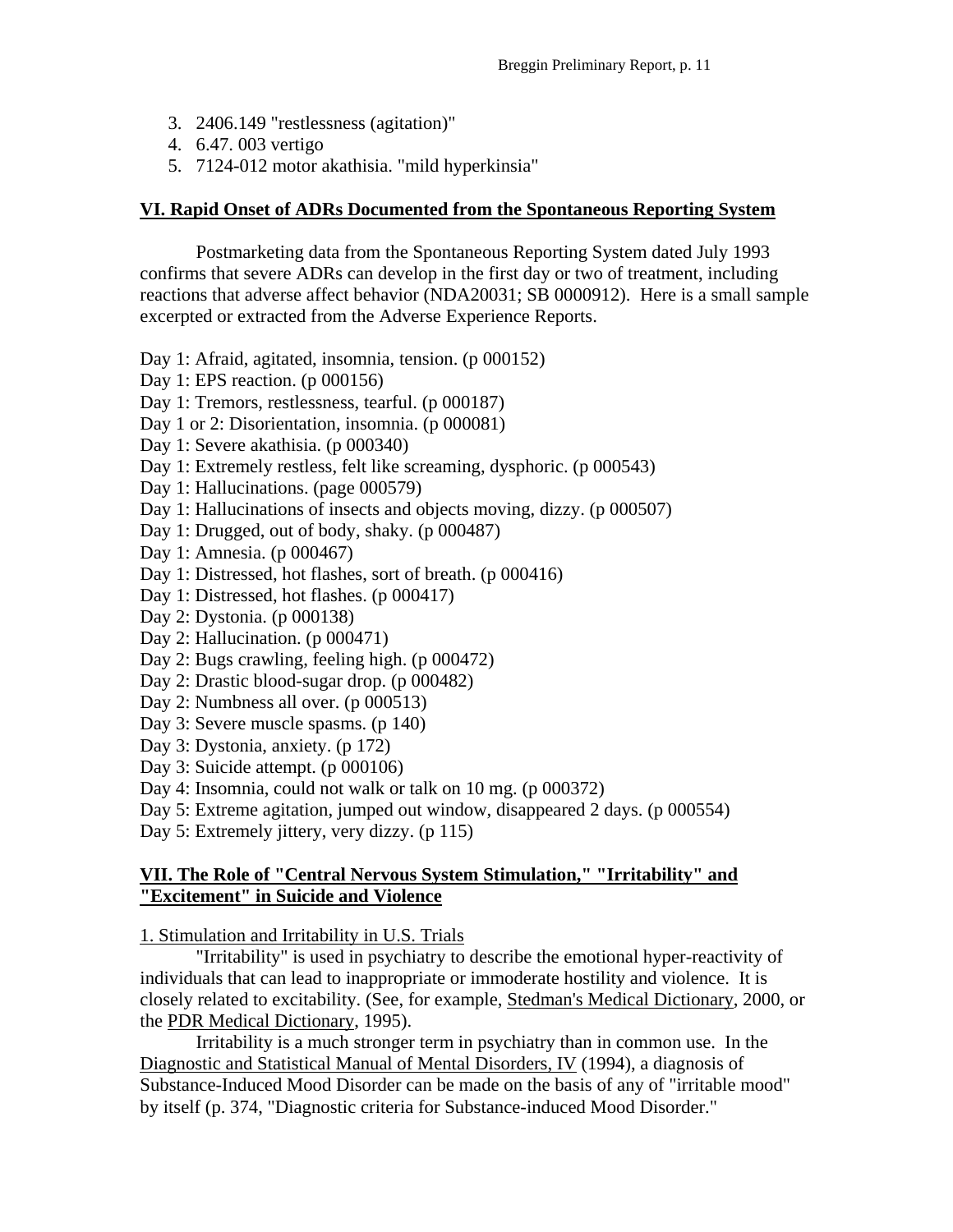Appendix V.8, "Adverse Experiences Which Occurred During Active Treatment: U.S. Phase II-III Trials" (SB 0000669, p. 198, stamped 199), lists CNS Stimulation as a preferred term. In the category of CNS Stimulation, investigator terms were usually related to abnormal behavioral reactions, such as "irritable," "irritability," and "increased irritability."

There were 19 reports relating to irritability. There were 7 reports related to "excitement" and "intense rushes of excitement." Other reports were related to feeling "wired" and "wound up."

Of these approximately 41 patients with 50 reports of Central Nervous System stimulation, many occurred early in treatment. Eight occurred within 1-2 days of the start of treatment. Five adverse events occurred at the 10 mg dose, none of which were in the 1-2 day period.

2. Anxiety and Suicide from Non-U.S. Phase II & III Studies

 A hand count of "agitation" as the preferred term (NDA 420 November 1989, p. 128 ff) disclosed 43 reports, including one completed suicide (2406 149) on the 32nd day of Paxil exposure.

A hand count of "anxiety" as the preferred term disclosed 63 reports with three attempted suicides on the same day, three days after the report, and 19 days after the report.

 Once again there is evidence that suicide is related to stimulation (akathisia, agitation, anxiety) from Paxil.

#### **VIII. Placebo Comparison and Dose Dependency**

A drug's capacity to cause ADRs can be studied through a comparison between ADRs reported on placebo and ADRs reported on doses of the drug. Data concerning this can be found as "Attachment to FDA Approvable Letter NDA 20-031/S-023." It is entitled "Dose Dependency of Adverse Events" (Vol. PAX-M-99 in the March section [no page number]).

|             | placebo     | 10 mg Paxil | 20 mg Paxil | 30 mg Paxil | 40 mg Paxil |
|-------------|-------------|-------------|-------------|-------------|-------------|
|             |             | $N = 102$   | $N = 104$   | $N = 102$   | $N = 102$   |
| Anxiety     | 0 percent   |             | 5.8         | 5.9         | 5.9         |
| Nervousness | 0 percent   | 5.9         | 5.8         | 4.0         | 2.9         |
| Somnolence  | 7.8 percent | 12.7        | 18.23       | 20.8        | 21.6        |

The following data are taken from the section on "Nervous System:"

Notice that placebo produced no increase in anxiety or nervousness, while the 10 mg Paxil showed a rate of 2% that increased to 5.8% and then 5.9% with increasing doses. In regard to the Lacuzong case, placebo produced no increased nervousness, while 10 mg Paxil produced the maximum amount.

(It is unclear why nervousness declined with the two largest doses.)

## **IX. The Serotonin/Anxiety Spectrum of Adverse Effects**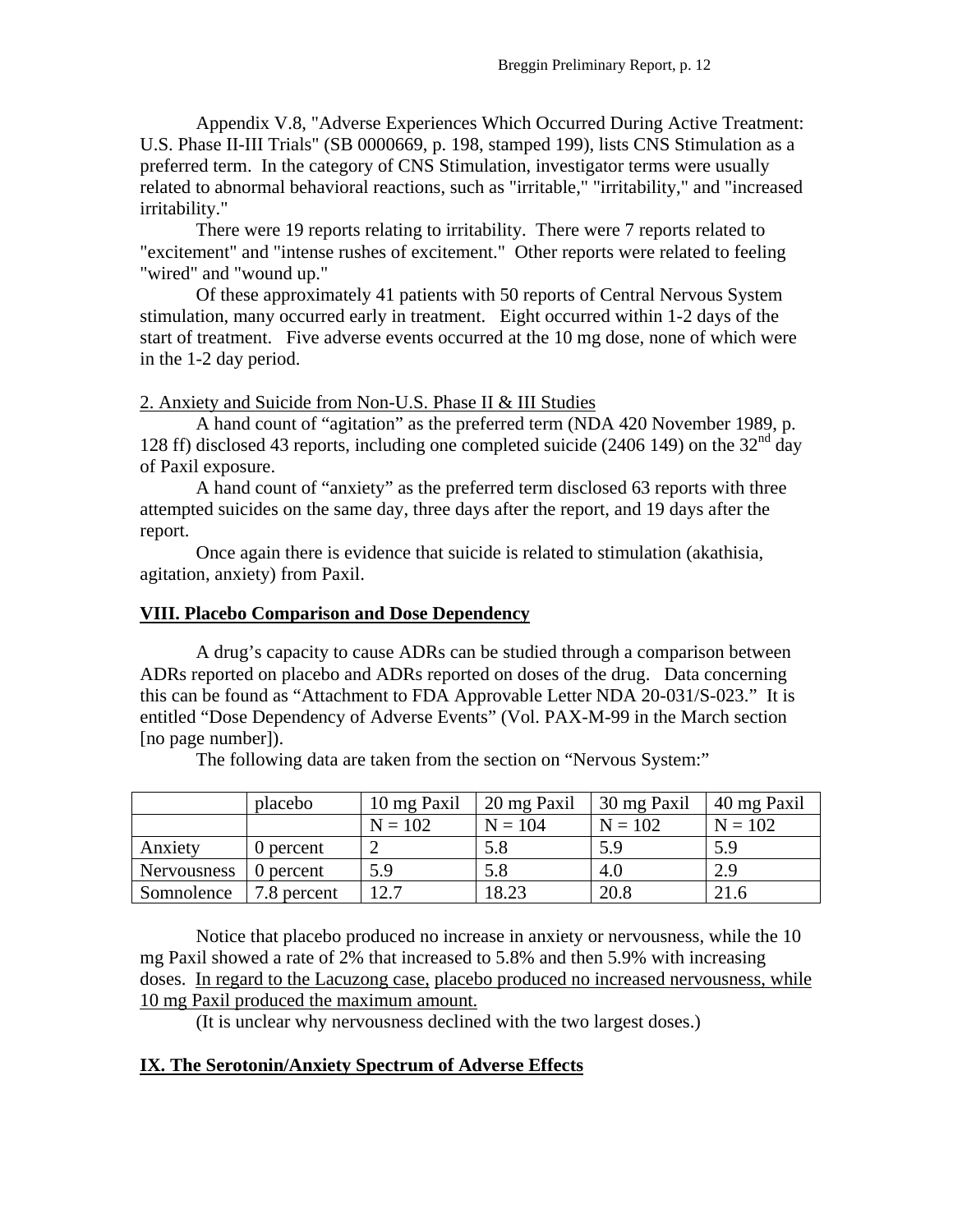In the extreme, SSRI-treated patients can develop a Serotonin Syndrome. The syndrome is thought to be caused by over-stimulation of the serotonin neurotransmitter system.

The drug company performed an analysis of "Serotonin Group" symptoms from the worldwide data (Appendix XI.9, Comparisons for Adverse Experiences Considered to be Related to the Serotonin group—Intent to Treat Population" (NDA 20031—V 449, October 26, 1989, pp. 223-227; SB 0000769). The serotonin group included 15 items (SB 000071): fasciculations, tremor, myoclonus, ataxia, agitation, nausea/vomiting, nausea, diarrhea, nystagmus, reflexes increased, Babinski sign positive, heel/toe gait abnormality, CNS stimulation, and sweating.

Of 2,963 patients, the found that 1343 (45%) developed these symptoms. Of 554 placebo patients, 131 (24%) developed them. The data confirms the dangerously stimulating impact of Paxil.

 The company also did an analysis of "Comparisons of Adverse Experiences Considered to be Related to Anxiety Group—Intent-to-treat Population" (Appendix XI.7). Worldwide anxiety symptoms were found in 334 of 2,963 Paxil patients (11%) compared to 35 of 554 placebo patients (6%). However, the anxiety group was limited to patients with agitation, nervousness, and anxiety. When other anxiety symptoms are included, such as tremor (11%), insomnia (14%), CNS stimulation (4%) and mania (1%), the group becomes considerably larger. By contrast figures from the same source for the anxiety group were anxiety (5%), agitation (4%) and nervousness (4%) (NDA 20031 Vol, 1 November 1989, p. 153).

## **X. Adding Hostility to the Label**

In a 4.29.96 17-page letter from FDA's Paul David to SKB, Michael Brennen refers to "Final Labeling" based on a 4.5.96 submission. It adds "hostility" and "extrapyramidal syndrome" (EPS) to the label. The first addition of "hostility" to a draft of the label by the FDA was 3.15.96.

 The FDA forces the company to add these closely related ADRs of EPS and hostility. Akathisia is an EPS.

## **XI. Evaluating Errors in the Compilation of Suicide Data**

(1) Suicide Attempts: US Clinical Trials

 A total of 14 suicide attempts were reported in the US clinical trials. None were completed suicides. An overview is presented in the following Table XI.19 (PAR Safety Summary 20-Nov-1989 p. 203, stamped p. 297).

|                               | Paroxetine $N = 1562$ | Placebo $N = 497$ | Other A.D. $N = 464$ |
|-------------------------------|-----------------------|-------------------|----------------------|
| Drug Overdose<br>(imipramine) |                       |                   |                      |
| Defenestration                |                       |                   |                      |
|                               |                       |                   |                      |

## Overview of Attempted Suicide-US Data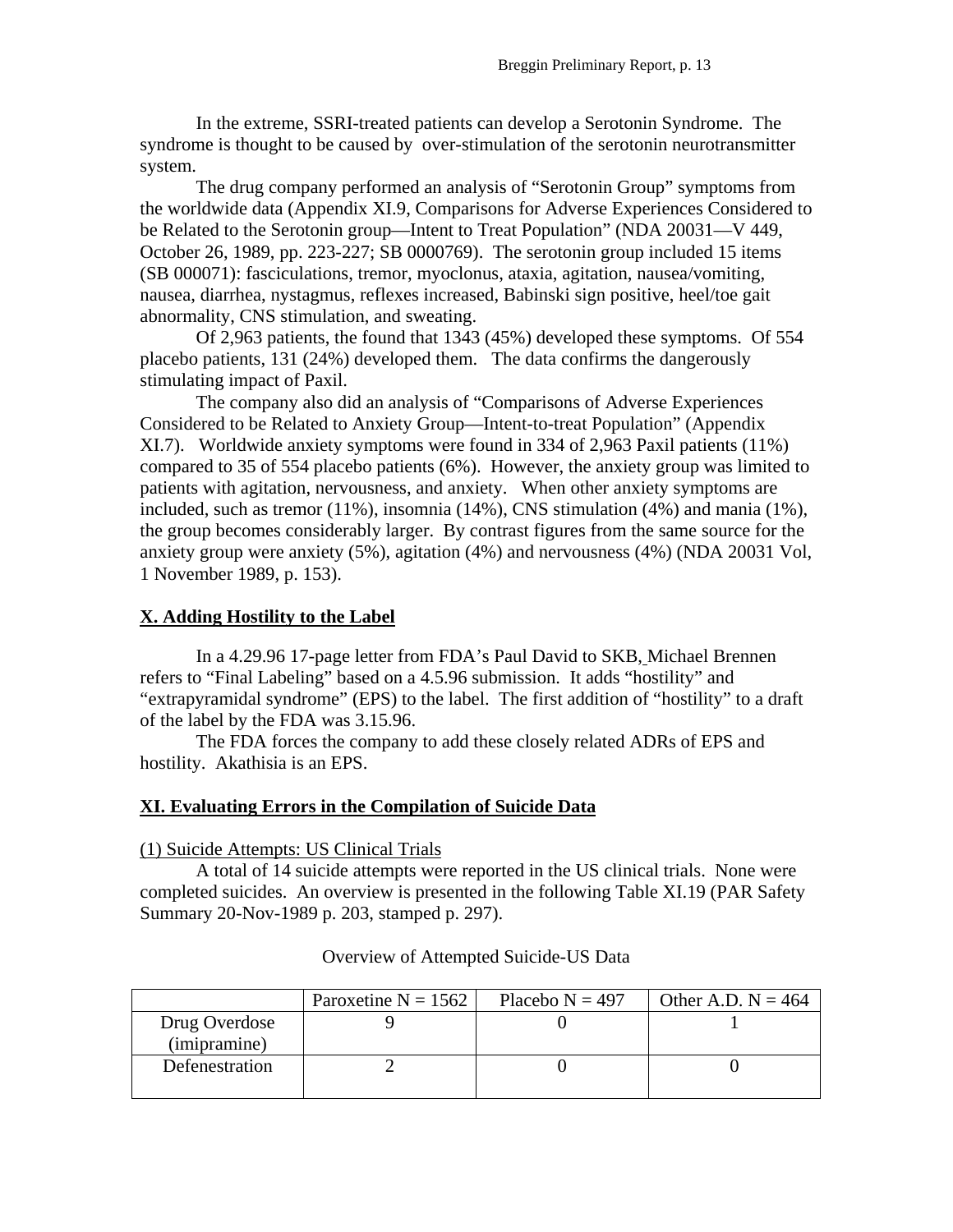| Self-inflicted injury |           |             |             |
|-----------------------|-----------|-------------|-------------|
| Suffocation           |           |             |             |
| Totals                | 12(0.77%) | $1(0.20\%)$ | $1(0.21\%)$ |

Note that the rate for suicide attempts on Paroxetine approaches 1% which the FDA considers "frequent."

 Also note that the rate for suicide attempts on Paroxetine 3.8 times higher than for placebo and 3.6 times higher than for the comparison antidepressants (tricyclics).

 Furthermore, the suicide attempt on imipramine is listed as a "possible suicide (p. 211, stamped 306).

 In regard to the onset of suicide attempts, one patient (117A-004, p. 200, stamped 291) cut himself on the third day of Paxil: "One day 3 this patient attempted to slash his wrists and abdomen and was withdrawn from the study." Also note that case 647 002 (above) made attempts on days 1, 8, and 15.

 This all-important United States Data is not presented in the text of SKB's April 29, 1991 report for the FDA, "Suicidal Ideation and Behavior: Analysis of the paroxetine Worldwide Clinical Database." To hide the U.S. data within worldwide data was extremely misleading.

### 2. Leaving Out Two Non-U.S. Suicide Attempts

 There is evidence that some suicide attempts were omitted from the calculations sent to the FDA. In the report "Adverse experienced which occurred during active treatment. Non-US Phase II-III studies" (Appendix V.1) , I located two patients that appear to have been left out of the summaries of non-US suicide attempts. Case 647 002 (Volume 420, p. 157) made three suicide attempts on days 1, 8, and finally on day 15 when the drug was stopped. The first two were considered "related" and the third "possibly related." Also, case 1 113 120 (Volume 420, p. 157) was considered "definitely drugged related."

 These two attempted suicides do not appear in the complete list of 40 in the April 29, 1991 suicide report (pp. 17-18).

 These two suicide attempts, including one patient with three attempts, are not listed in the April 19, 1991 suicide report or in any other source that we have located.

This brings the total of non-US suicide attempts to 32.

#### 3. Leaving Out Two Non-US Completed Paxil Suicides

 Two non-U.S. completed suicides appear to have been left out of all official reports, including the April 29, 1991suicide report. The missing two are found in Appendix 5.4.2—Summary of Deaths Occurring in Paroxetine Treated-Patients (unnumbered page, SB 0000044). Here are the seven cases with their complete descriptions under the heading of "Cause of Death and Comments."

| Case Number | Duration<br>(davs) | Cause of Death and Comments           |
|-------------|--------------------|---------------------------------------|
| DFG124/12*  |                    | Suicide: Method—Overdose with doxepin |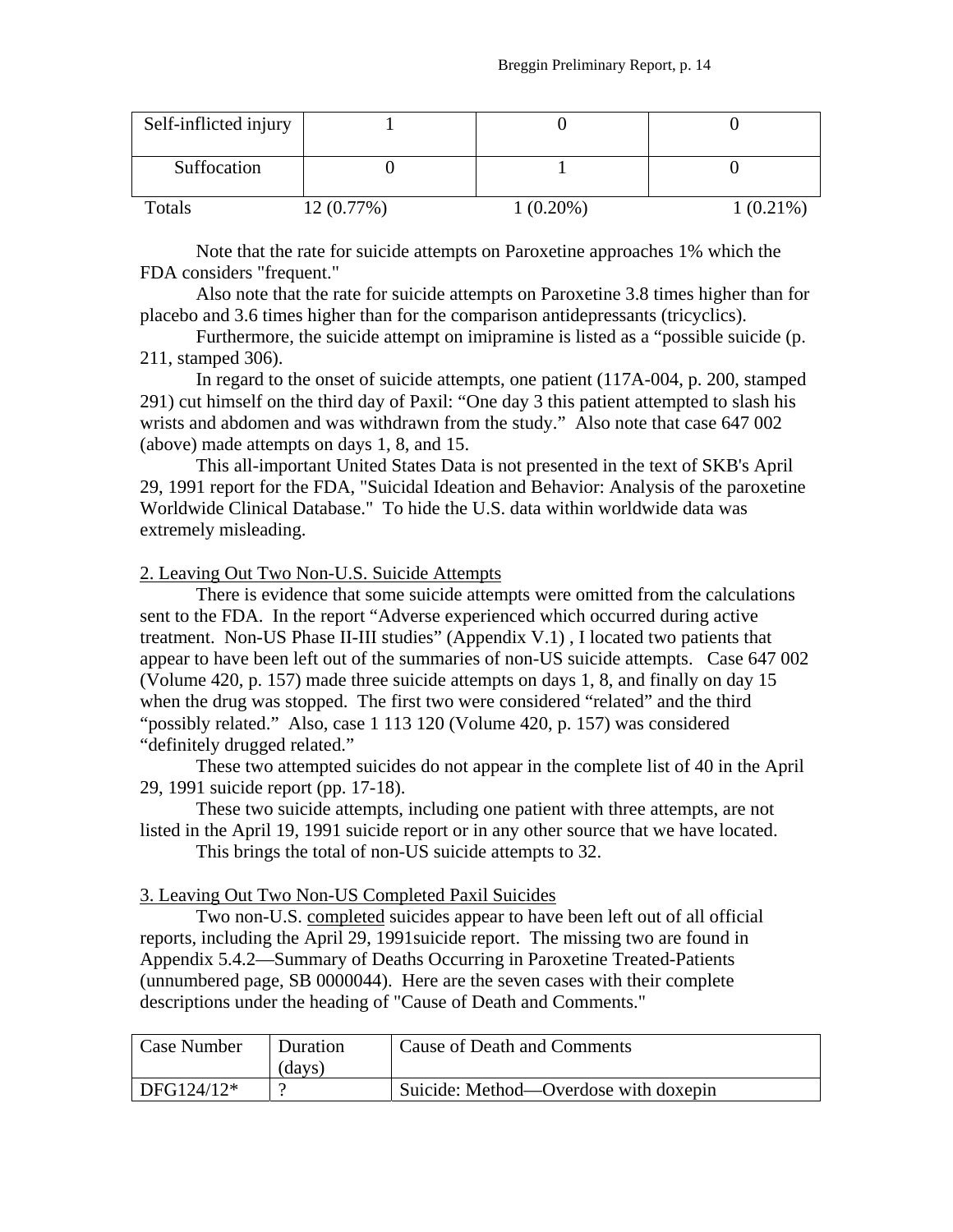| HDUK13/26*     | 144 | Suicide: Method—Hanging                |
|----------------|-----|----------------------------------------|
| 29060/149*     | 18  | Suicide: Method—Overdose  6 days after |
|                |     | discontinuing paroxetine               |
| $HP-82-47/3*$  | 47  | Suicide: Method—Drowning               |
| 058/022**      | റ   | Suicide: Method-Unknown                |
| 083.003.1090** | 8   | Suicide: Method—Hanging                |
| 2206.005/605*  | 150 | Suicide: Hanging                       |

 Since only 5 non-U.S. suicides are listed in any of the tables or reports, it is apparent that there are two missing. Two more should be added to the suicide completed counts (see below).

I cross checked these numbers and have found that five are included (\*see single asterisk) in the official lists of suicides.

We need to obtain the two missing cases (\*\*see double asterisk).

Appendix 5.4.2 appears to be based on the Summary Basis of Approval data (SBA) which draws from the NDA. It was part of a list of 15 deaths described in a August 25, 1992 memo entitled "Miscellaneous Requests" from Thomas P. Laughren, M.D. of the FDA to Thomas Donnelly, Jr., Ph.D. of SKB. He notes he is adding one, 083.003.1090, from the safety update, which is also a part of the original NDA.

We need to inquire about any further correspondence or corrections concerning this list.

#### 4. Adding Two Placebo Run-in Completed Suicides to the non-U.S. Studies

 In the suicide report the following two suicide cases are listed: 7119.062 and 7119.009. However, both of these occurred during the placebo-run in (also called placebo wash out) phase. The cases can be found summarized in The PAR Safety Summary 20-Nov-1989 (7119.062 on p. 202c, stamped p. 296, SB 0000544; 7119.009 on p. 202b, stamped p. 295, SB 0000543).

 There is no question that placebo run-in is a euphemism for placebo wash-out. In the April 29, 1991 suicide report a footnote states, "Suicides were committed during the placebo wash-out phase of an active control study. These two acts were committed 2 days and 7 days prior to the baseline evaluation, i.e., -2 and –7 days)."

 Adverse drug effects are never reported from the placebo wash out phase. Indeed, suicide and suicide attempts are probably the only supposed adverse drug effects reported from the placebo wash-out. The placebo wash-out period is not a part of the controlled clinical trials. It occurs before the randomization. All patients are lumped into them. Furthermore, many of the patients are very likely suffering from withdrawal from other drugs they were previously taking for depression.

 The inclusion of these suicides into the placebo comparison group was misleading to the extreme. They must be removed from calculations pertaining to a comparison between suicides on Paxil and on placebo.

5. Including Two Placebo Run-in Suicide Attempts in non-US Studies

 The worldwide data for suicide attempts also includes placebo run-in data. This is confirmed in Table XI.21, Attempted Suicides and Overdoses—Worldwide Data (Par Safety Summary – 10-Nov-1989, p. 206, stamped page 300, SB 0000548). Exactly as in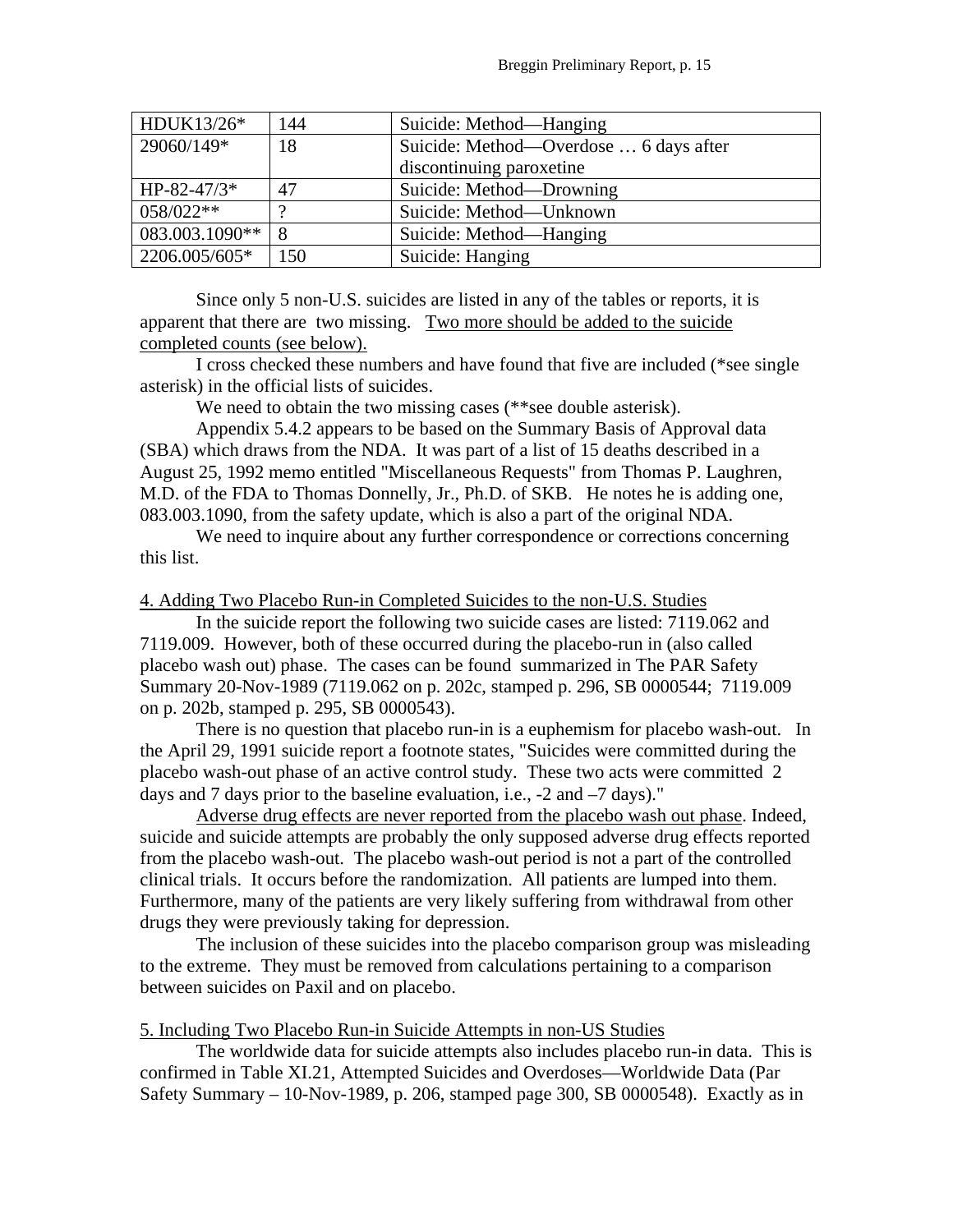the case of including completed suicides from the placebo wash-out phase, the inclusion of two placebo run-in patients in the non-US suicide attempt category is misleading and fraudulent. The two placebo run-in patients must be excluded from the non-US and worldwide data.

#### **XII Re-Analysis of the Suicide Data**

### 1. Re-Analyzing Non-U.S. Completed Suicides

 Various SKB documents, including the April 29, 1991 suicide report, only list 5 completed suicides. As described above, we have found an additional 2 for a total of seven. Therefore the completed suicide rate for Paxil is seven in a population of 1401 patients for a rate of 0.499%.

As also described above, we found that two placebo wash-out completed suicides were wrongly counted in the suicide rate for placebo. The true occurrence for completed suicides in the placebo group is 1 in 544 for a rate of 0.180%. The suicide rate on Paxil is therefore 2.7 times that on placebo.

#### 2. Creating a New Category of Suicidal Behavior or Suicides, Attempted and Completed

The five completed Paxil suicides (acknowledged by SKB) must be added together with the 42 (from table XI.21) attempted suicides to create the category of Suicidal Behavior or Suicides, Attempted and Completed. The category contains, at the least, 47 cases of suicidal behavior  $(42 + 5 = 47)$ . SKB's analysis obscures and hides the actual rate of suicidal behavior by evaluation attempted and completed suicides as separate entities. We also need to know the overall rate of suicidal behavior.

Based on this analysis, the rate of suicidal behavior is 47 out of 2963 for a rate of 1.58%.

If we add the additional two completed suicides that seem to have been left out of the data, we now have 49 (47 + 2 = 49) suicidal behaviors out of 2963 for a rate of 1.65%.

Whether we use the 1.58% figure or the 1.65% figure, this combined category of suicidal behavior is far more meaningful than the split categories of suicide attempts and suicides completed. It was grossly misleading not to create a combined category.

The above calculations were based on the assumption that there were 42 suicides as indicated in the original NDA. If we added the two suicide attempts that appear to have been left out of the data , there are at least 44 total suicide attempts. The corrected total for combined suicidal behavior on Paxil then becomes 51 (44 suicide attempts  $= 7$ ) suicides  $= 51$ ). Fifty-one out of 2963 produces a rate of 1.72% for suicidal behavior on Paxil.

#### 3. Re-Analysis of the Worldwide Comparisons for Suicide Attempts

We have already found that two attempted suicides on Paxil were apparently not included in the worldwide calculations. As described above, this raises the original NDA figure from 42 to 44 for attempted suicides out of 2963 cases, for a rate of 1.48%.

In addition to undercounting suicide attempts on Paxil, SKB over-counted placebo-related suicide attempts.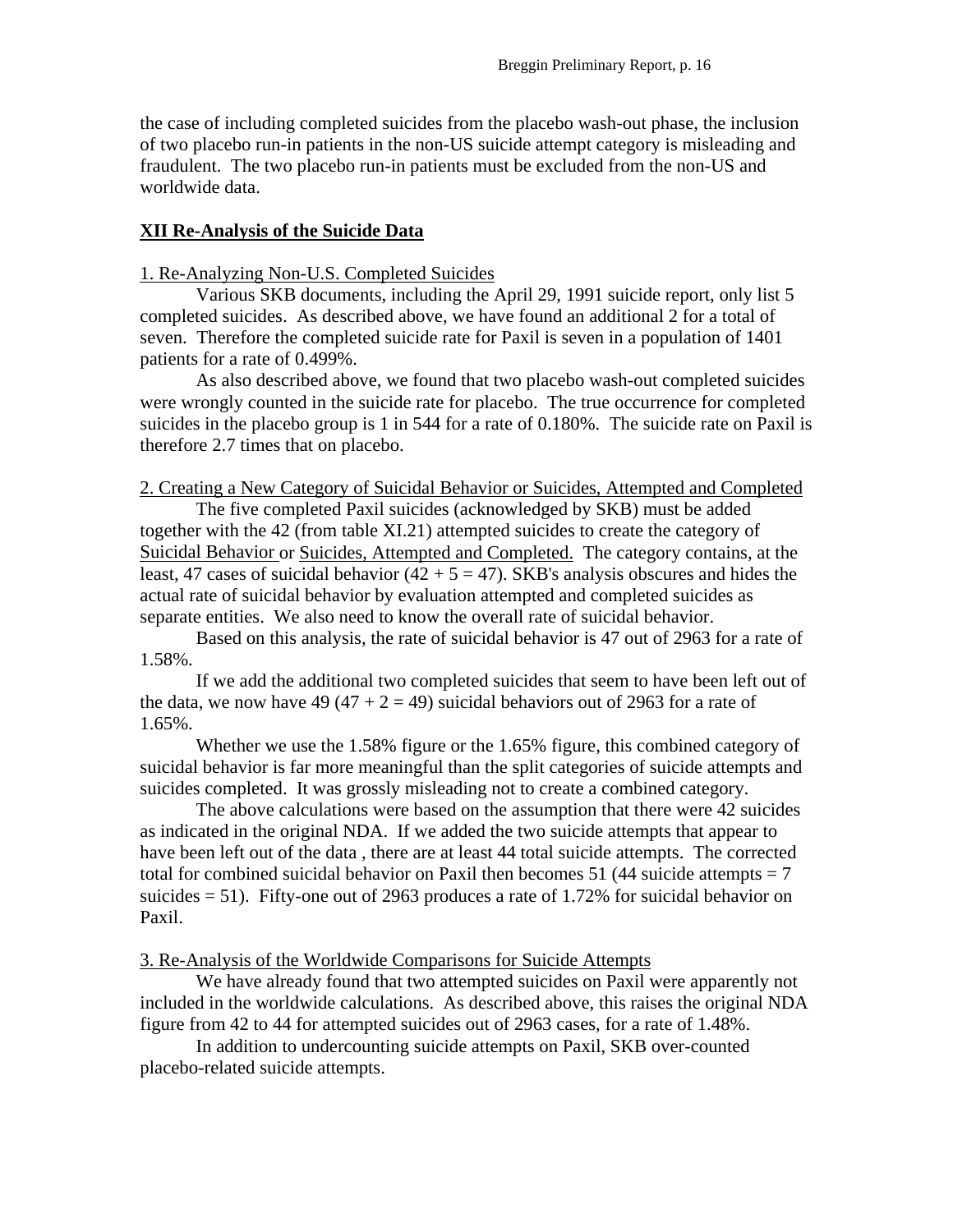For placebo, 3 suicide attempts are listed. But as we have documented, the correct number for placebo suicides is only one for the worldwide group. The other two suicide attempts were placebo wash-out cases. That makes the placebo suicide attempt rate a mere 1 out of 554 for a rate of 0.18%.

 Thus the corrected comparison indicates a 1.48% rate of suicide attempts on Paxil compared to a 0.18% rate of suicide attempts on placebo worldwide. Thus suicide on Paxil was 8.2 times higher than the rate of placebo.

#### 4. Hiding the Frequency of Suicide Worldwide in the April 29, 1991 Suicide Report

 In the "Discussion and Conclusions" of the April 29, 1991 report (SB 0000819, report pp. 12-13) states the following conclusion:

> 2) The incidence of attempted suicides did not differ substantively among the three treatment groups (paroxetine, placebo, active controls).

However, the report never deals with the U.S. clinical trials as a separate entity. They show a significantly higher suicide attempt rates for Paxil than for the other antidepressants or placebo.

Furthermore, there is no overall category of Suicidal Behavior or Suicides, Attempted and Completed. Therefore, when counting suicide attempts, suicides completed are excluded, badly misrepresenting the data. In addition, there appear to be two unreported suicide attempts and six unreported completed suicides worldwide.

Finally, as already noted, the worldwide figure is distorted by miscounts in both the Paxil and placebo categories. .

 The April 29, 1991 suicide report also contains different numbers from the NDA. We find is that the total number of Paroxetine suicide attempts has been inexplicably reduced from 42 in the NDA to 40 two years later, while the total number of placebo suicide attempts has been inexplicably increased from three to six. These manipulations of course favor the interest of the drug company. The April 29, 1991 report in fact states that is has based itself on the original NDA data, that is, "using data which were submitted at the time of the New Drug Application for paroxetine" (p. 1, SB 0000003). But the NDA data differs to the disadvantage of SKB.

#### **XIII. Follow Up of U.S. Suicide Attempt Cases**

 I was able to track many but not all of the individual case numbers listed in the compilation of suicide attempts (Table XI.19 from PAR Safety Summary 20-Nov-1989 p. 203, stamped p. 297). The cases were found separately in a book length document, "Narrative of US patients with Potentially Clinically Significant Events" (Appendix I.1 of NDA 20031, 409, November 1989). They indicate that the suicide attempts often occur in a context of various other distressing adverse drug reactions but sometimes occur without any other serious adverse effect. This contrasts with the non-U.S. data on completed suicides which indicate that the five we could track were all related to central nervous system adverse drug reactions, including akathisia and stimulation.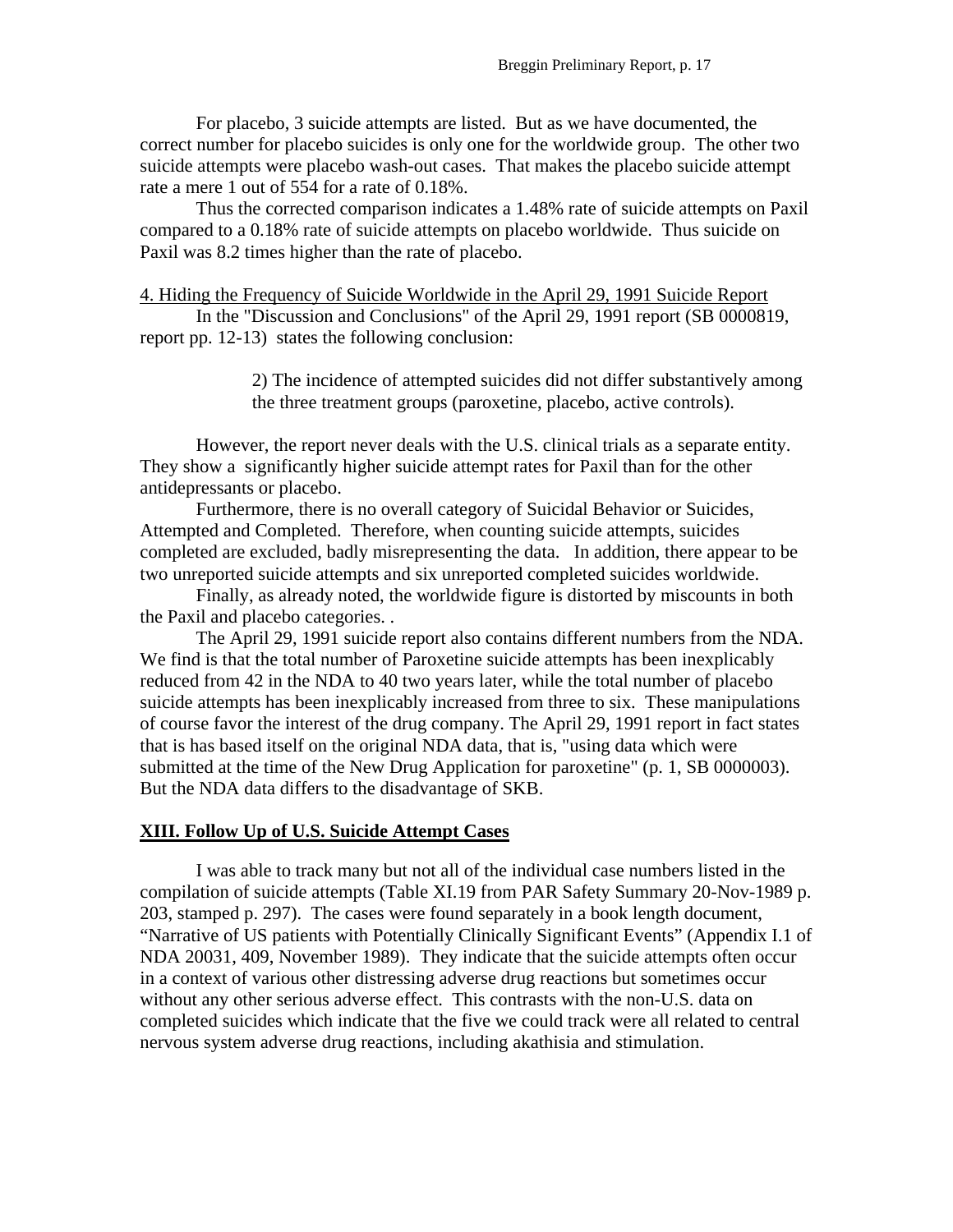(1) 02-04-089 (p. 37). This patient had been taking Paxil 20 mg for 40 days. "Adverse clinical experiences … were moderate dizziness and lack of energy (probably drug related), and moderate headaches (possibly drug related)."

 (2) 04-01-009 (p. 192; SB 0000571). This patient elected to switch from a tricyclic to Paxil. After 193 days the patient was taking 50 mg and experienced the following adverse reactions:

"clenching of teeth," dry mouth, decreased libido, inability to achieve orgasm, nausea, diarrhea, urinary retention, "weakness in legs," "twitching of left cheek," lightheadness, anxiety, "speedy feeling," dizziness, "tingling," lethargy, headache and decreased concentration.

 (3) 04-02-056 (Volume 409, p. 260). This patient was taking Paxil 40 mgs and at 19-20 days made self-inflicted scratches. The patient was given ECT [so probably experienced a worsening of depression]. Other than dry mouth, no other ADRs were reported.

 (4) 04-06-96. This patient was on 30 mg of Paxil for 116 days. The patient could not be located in the "Narrative of US patients with Potentially Clinical Significant Events."

 (5) 05-01A-030 (Volume 410, p. 65). This 23 year old patient was taking Paxil 50 mg and attempted suicide twice. The two attempts were counted only once. "The patient required hospitalization because of excessive ethanol use with violent and unpredictable behavior." She intentionally overdosed.

 (6) 05-01A-075. This patient was a 37 year old female taking Paxil 40 mg for more than three years. She was not located in the "Narrative of US patients with Potentially Clinical Significant Events."

 (7) 05-02B-019 (Volume 410, p. 124). This patient was taking Paxil 50 mg for 57 days when the overdose occurred. "Adverse experiences reported during the study were mild rash, diarrhea, 'shakiness' (possibly drug related), and an overdose." She took 20-50 unknown pills and was hospitalized.

 (8) 05-02F-002 (Volume 410, p. 151). This patient was taking Paxil 40 mg for 38 days and attempted suicide. No other ADRs were reported.

 (9) 07-01A-001. This person was taking Paxil 40 mg for 20 days. The case could not be located in the "Narrative of US patients with Potentially Clinical Significant Events."

 (10) 09-01A-005 (Volume 410, p. 196). This patient was taking Paxil 40 mg and overdosed at 7 days. She was experiencing "moderate drowsiness, tremulousness, severe nausea (probably drug related), and overdose." She overdosed for a second time 7-8 days later. There were therefore two overdoses, one during drug exposure, and one apparently within a week after withdrawal.

 (11) 09-01E-260. This patient was taking Paxil 10 mg for 60 days. The patient could not be located in the "Narrative of US patients with Potentially Clinical Significant Events."

 (12) 09-01J-573 (Volume 410, p. 279). This patient was taking Paxil 10 mg according to the summary (p. 298) but taking 20 mg according to this case report. The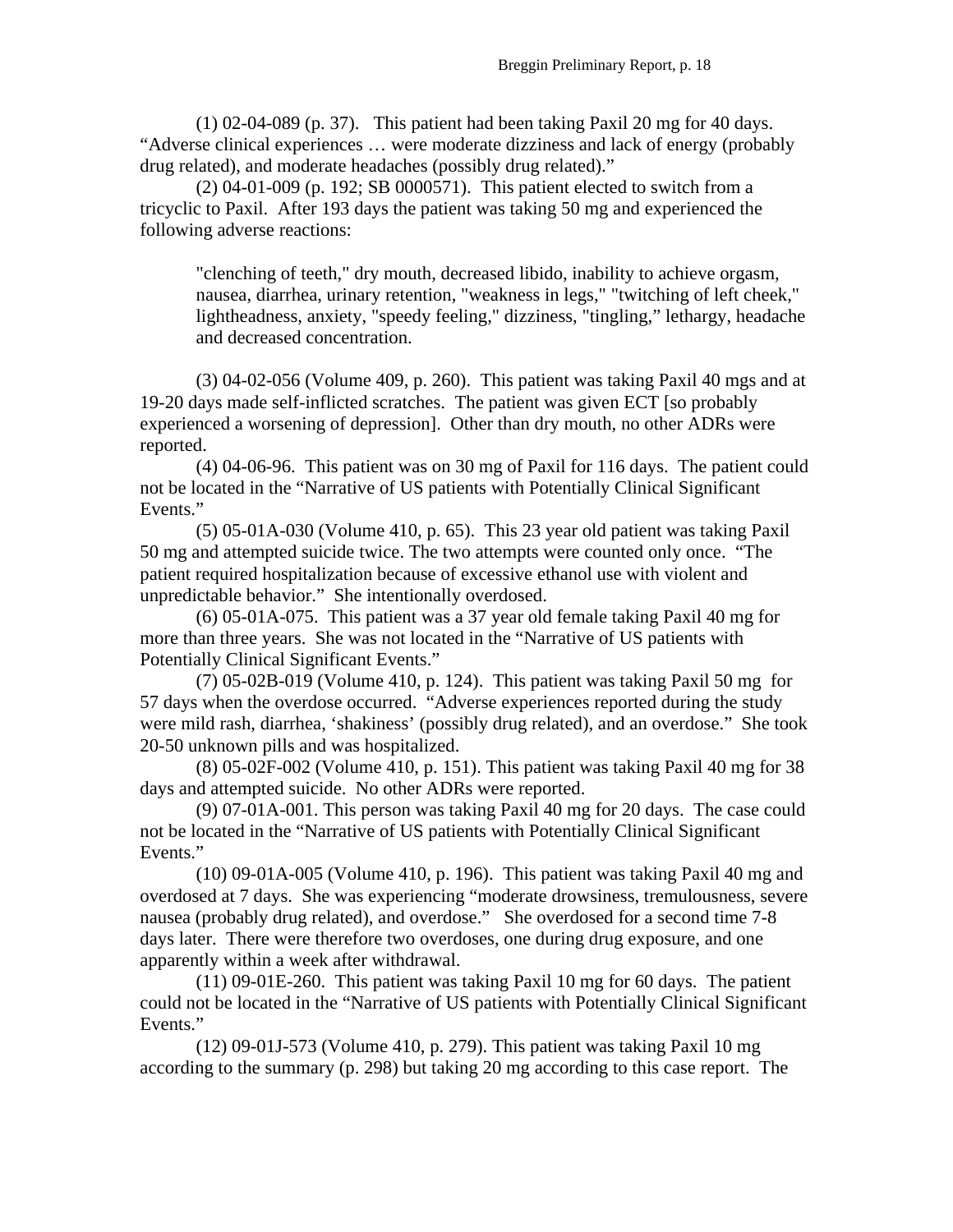drug exposure was listed as 26 days but appears to have been 30 days. The patient "jumped from second story window" and "received multiple fractures."

In addition to these 12 Paxil patients who attempted suicide (for a total of 14 attempts), there was one attempted suicide on imipramine and one on placebo. They follow:

(13) 04-06-088 (Volume 410, p. 50). This patient was taking imipramine 225 mg for 61 days. The patient was listed as a "possible suicide attempt." "He reportedly had taken an unknown quantity of 'pills' and was intoxicated." In fact, this is probably not a suicide attempt.

If this case is discarded, there are no other cases of suicide attempt on the comparison drug and the ratio becomes 12-14 to 0. It appears that the drug company attempted to cover up the higher rate of suicide attempts on Paxil by including this unlikely case of a suicide attempt.

 (14). 02-01-009 (volume 410, p. 5). This patient was on placebo for 6 days. The case is described as "a suicide gesture by sophistication. Her husband prevented her suicide." Notice that this case is a "gesture." I found no "gestures" included in the Paxil group.

**If this case is discarded, as well as the one imipramine case, then there were 12-14 suicide attempts among twelve patients on Paxil and none on placebo or on imipramine.** 

## **XIV. Increasing Evidence of Suicidality on Paxil**

On 1.14.00 the FDA wrote a 3-page letter to Thomas Kline of SKB suggesting a label change. The FDA recommends a label change under "Overdosage/Human Experience." Since the introduction to the U.S., 342 spontaneous cases of deliberate or accidental overdose with paroxetine have been reported worldwide (circa 1999). Seventeen involved Paxil by itself. There were 48 fatalities.

This issue is even more serious than the FDA indicates since there are obviously a large number of suicide attempts in this group.

## **XV. Adverse Reactions from the Original NDA Application** (Volume 1, pp. 151-4).

 The data in this discussion is derived from the placebo-controlled clinical trials. The table for Nervous System indicates a 1% rate for both mania and depression on Paxil, but 0% for both on placebo. Remember that 1% is considered frequent by the FDA. Yet the final label for Paxil calls manic reactions "infrequent."

 The capacity of a drug to cause manic reactions in 1% of placebo-controlled clinical trials against 0% for placebo is an extremely important piece of epidemiological scientific data.

 The list of "frequent' ADRs under Nervous System (NDA 1,0 p. 157) is much more extensive than in final label, including, among other things, "depression" and "manic reaction." This is consistent with the other data in this NDA. The following is the list of frequent CNS ADRs: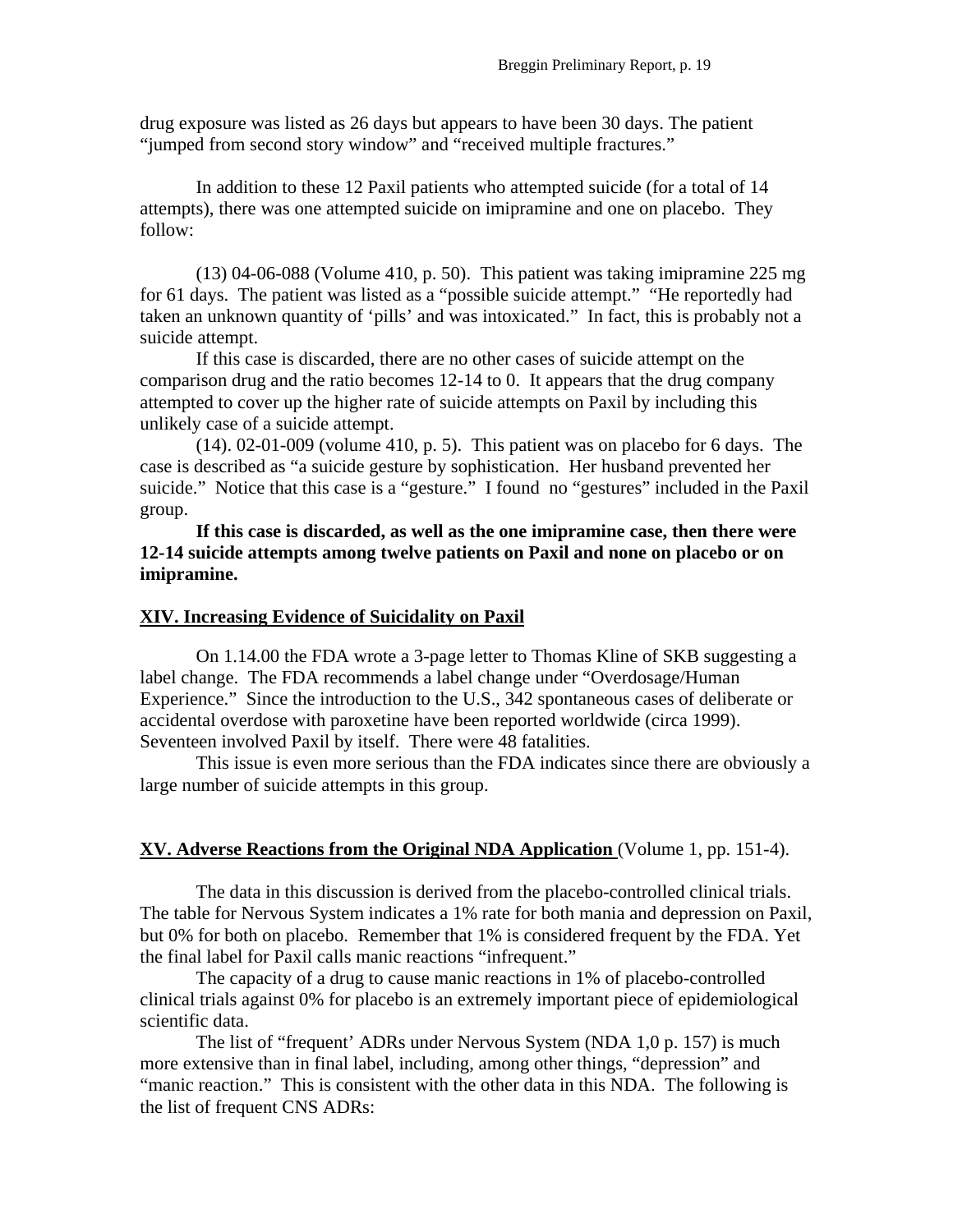Abnormal dreams, agitation, anxiety, CNS stimulation, concentration impaired, confusion, depression, dizziness, drugged feeling, emotional lability, insomnia, libido decreased, myoclonus, nervousness, paresthesia, somnolence, tremor, vertigo, amnesia, depersonalization, lack of emotion, manic reaction.

 There are only six in the final version of the label: amnesia, CNS stimulation, concentration impaired, depression, emotional lability, and vertigo.

Some appear scattered in several charts: Anxiety, tremor, insomnia, somnolence, paresthesia, drugged feeling, dizziness, confusion, concentration impaired, depersonalization, myoclonus, abnormal dreams, agitation. The scattering of these items is very misleading. The scattered ADRs cannot be comprehended as patterns, for example, of CNS dysfunction by the reader and cannot be viewed all at once for their totality. Furthermore, the relatively short list of six frequent ADRs in the more accessible paragraph is very misleading.

More misleading, for the final label some ADRs were dropped into the infrequent category: manic reaction, abnormal dreams, depersonalization, and lack o f emotion.

#### **XVI. Summaries of Worldwide Adverse Experiences: Paroxetine v. Placebo**

 This material is taken from Appendix V.2, Comparisons for Adverse Experiences Listed by Preferred Term within the Body System, Intent-to-treat Population (SB 0000654 and following; p. 14, stamped p. 237). US Data is in brackets and is taken from V.9. Comparisons for Adverse Experiences Listed by Preferred Term with Body Systems: Intent-to-Treat Population (SB 0000760, p. 12, stamped p. 13). US data is entered only if it differs from worldwide. For the US, Paroxetine  $N = 1562$  and Placebo  $N = 497$ .

| Selected "Nervous System" Adverse Experiences Worldwide from Appendix V.2 |                     |                             |  |  |
|---------------------------------------------------------------------------|---------------------|-----------------------------|--|--|
| Preferred Term                                                            | % Paroxetine N=2963 | % Placebo $N = 554$         |  |  |
| Abnormal dreams                                                           | 2                   | 1 [US 0]                    |  |  |
| Agitation*                                                                | $4$ [US 5]          | 2                           |  |  |
| Anxiety*                                                                  | 5 [US 6]            | 3 [US 2]                    |  |  |
| CNS stimulation*                                                          | 4 [US 3]            | 3                           |  |  |
| Concentration impaired                                                    | 3                   | 0                           |  |  |
| Depersonalization                                                         |                     | ( )                         |  |  |
| Depression                                                                |                     | 0                           |  |  |
| Emotional lability*                                                       |                     | 0                           |  |  |
| Insomnia*                                                                 | 14 [US 16]          | 7                           |  |  |
| Lack of emotion*                                                          | 1 [US 0]            | 0                           |  |  |
| Manic Reaction*                                                           | 1 [US 0]            | ( )                         |  |  |
| Nervousness*                                                              | 4 [US 6]            | $\mathcal{D}_{\mathcal{A}}$ |  |  |
| Psychosis*                                                                | 3                   | $\theta$                    |  |  |
| Somnolence                                                                | 20 [US 27]          | 9                           |  |  |
| Tremor*                                                                   | 11 [US 9]           | $\mathcal{D}_{\mathcal{L}}$ |  |  |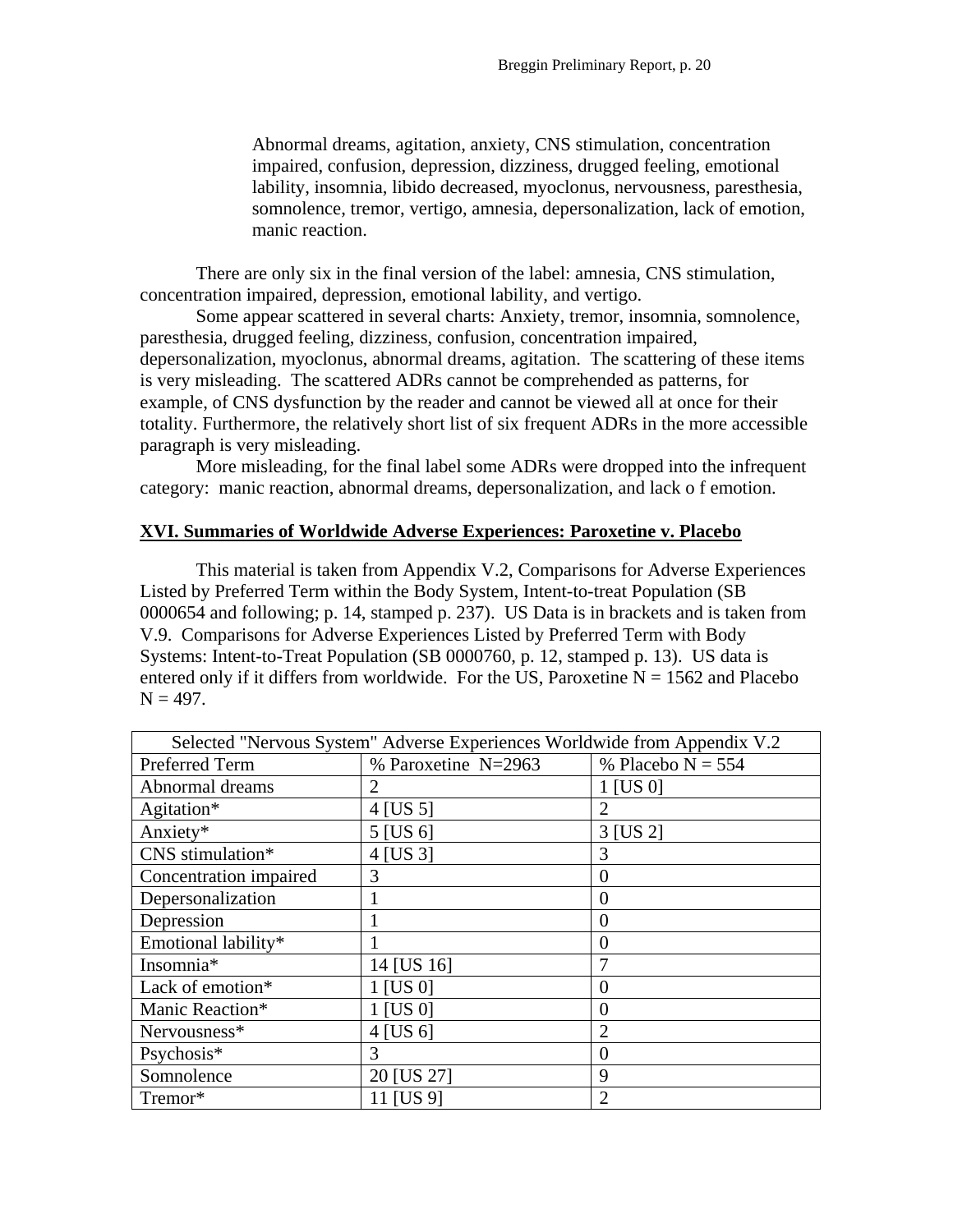Notice the overall stimulation profile that is obscured by the published label. Asterisks (\*) are used to designate commonly accepted stimulant effects. However, all of the adverse effects in the chart can be caused by stimulants, including somnolence and depression. Somnolence, of course, is a less frequent and paradoxical reaction to stimulants.

In regard to mania, note that the worldwide data indicated it was frequent, while the US data did not. This may be SKB's justification for saying that mania was not frequent. When it was to their advantage in regard to suicide attempt rates, the used worldwide data. When it is to their advantage to use worldwide data, as in regard to mania statistics, they do so.

(The zero percentage for mania does not mean that there were no manic reactions about U.S. Paxil patients, but that they did not rise to a rate of 1%.)

#### **XVII. Critique of the Rating Scales**

The rating scales used by SKB, and unfortunately by many other pharmaceutical companies, are simplistic and allow for a great deal of investigator bias. Because a drug like Paxil causes very different adverse effects from the older comparison drugs, the tricyclics, and because it causes even more dramatically different adverse effects from placebo, it can be relatively easy for an investigator to determine whether or not the patient is taking Paxil.

The Clinical Global Impression Scale (GCI) of many of the efficacy conclusions (0000790 is an example). However, it is a very simplistic, subjective rating scale in which the rater is asked to rate any perceived improvement. The rater is asked, "Compared with his condition on admission to the project, how much has he changed?" The answers are then rated on a scale of 0-7 for Not assessed (0), Very much improved (1), Much improved (2), Minimally improved (3) , No change (4) , Minimally worse (5) , Much worse (6), and Very much Worse (7).

 This scale is simplistic to the point that it is worthless. Improvement is not defined. The basis for the improvement is arbitrarily left up to the "global" impression of the clinician who could make the judgment based on anything from the patient "feel good" to specific symptom improvement. In fact, depression is not a one-dimensional disorder that improves on a single linear scale. It is a complex human phenomena in which, for example, individuals often seem improved when they are actively planning suicide, and in which individuals, conversely, may look worse while they subjectively feel better. An individual may seem to have more energy when in fact the individual is becoming manic and suffering from worsened insomnia. Overall, depression involves an infinite array of feelings and symptoms that vary in every individual.

 The scale also allows for the subjectivity of the investigator to run wild. Since investigators can often tell which patient is taking the SSRI rather than the placebo or the tricyclic antidepressant, it becomes relatively easy and tempting to conclude that patients on the study drug are improving.

 Similar criticisms can be made of the Hamilton Depression Rating scale (SB 0000783 is an example). It plays a key role not only in rating efficacy but also in reevaluating adverse effects, in particular suicidality. In fact, it was never intended by Hamilton to be used for quantifying depression in a scientific manner. It is relatively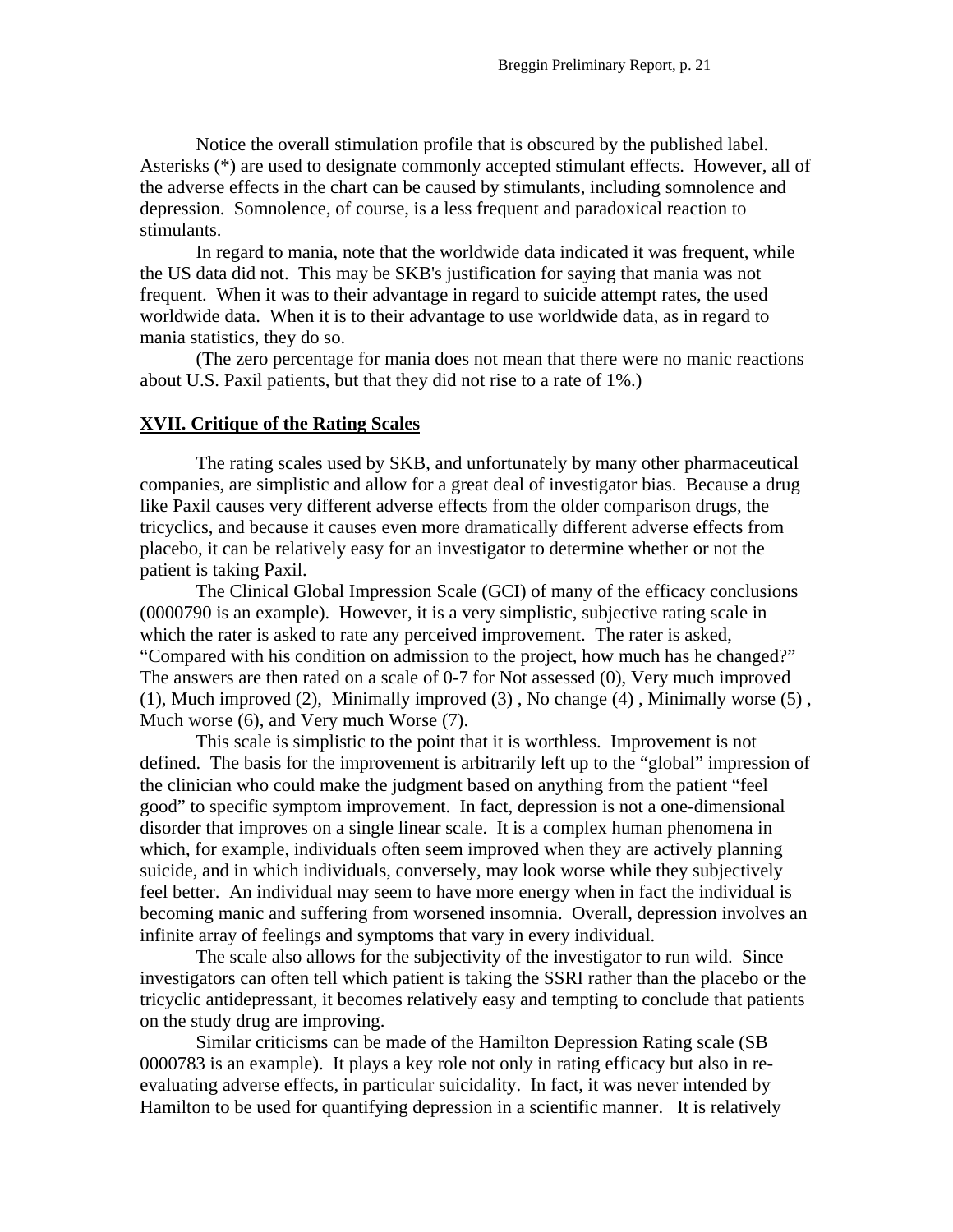useless for evaluating suicidality since it has only one relevant item out of 21 items, and the rating is subject to extreme investigator bias and variation.

## **Part B: Analysis of the Paxil Label**

 I have already described in Part A, Section XV how the data generated in the NDA was distorted when placed in the official label. There are other problems with the label as well.

Page numbers cited are taken from the 1997 Physicians' Desk Reference.

### **A. Problems with 1997 Label**

The 1997 label for Paxil reads:

The possibility of a suicide attempt is inherent in depression and may persist until significant remission occurs. Close supervision of high risk patients should accompany initial drug therapy. P. 2683

 (1) This label is misleading in that it implies that Paxil can cause a "significant remission." The term remission, according to standard medical dictionaries, indicating either a partial or complete abatement of symptoms. For example, the 1989 Psychiatric Dictionary, Sixth Edition, published by the Oxford University Press, defines remission as follows:

> **remission** Abatement of the symptoms and signs of a disorder or disease. The abatement may be partial or complete.

Clinicians deal with this ambiguity by speaking of "partial" and "complete" remission. By using the more general term, remission, and by calling it "significant," implying it may even be complete, the label misleads physicians into believing that Paxil has been shown to cause a complete abatement or remission of symptoms. There is no evidence that Paxil brings about a significant number of complete remissions. Instead, Paxil marginally improves depression in comparison with placebo.

 The label does not provide information on the number of depressed patients "Very much improved" on Paxil; but the breakdown data provided for only one OCD study (p. 2682, second column) indicates that at the 20 mg dose, placebo and Paxil both resulted in a 7% "Very Much Improved" rating on the Global Improvement Item. However, 20% achieved that rating on the 40mg and 60 mg dose. There are no data for "complete remission."

 (2) The label is further misleading in that it implies there is reason to believe that the risk of suicide will be diminished after "initial drug therapy" with Paxil. There is no evidence for this. Instead, as indicated below, Paxil increases the risk of suicide.

## **B. Contraindications To Be Added to the Label**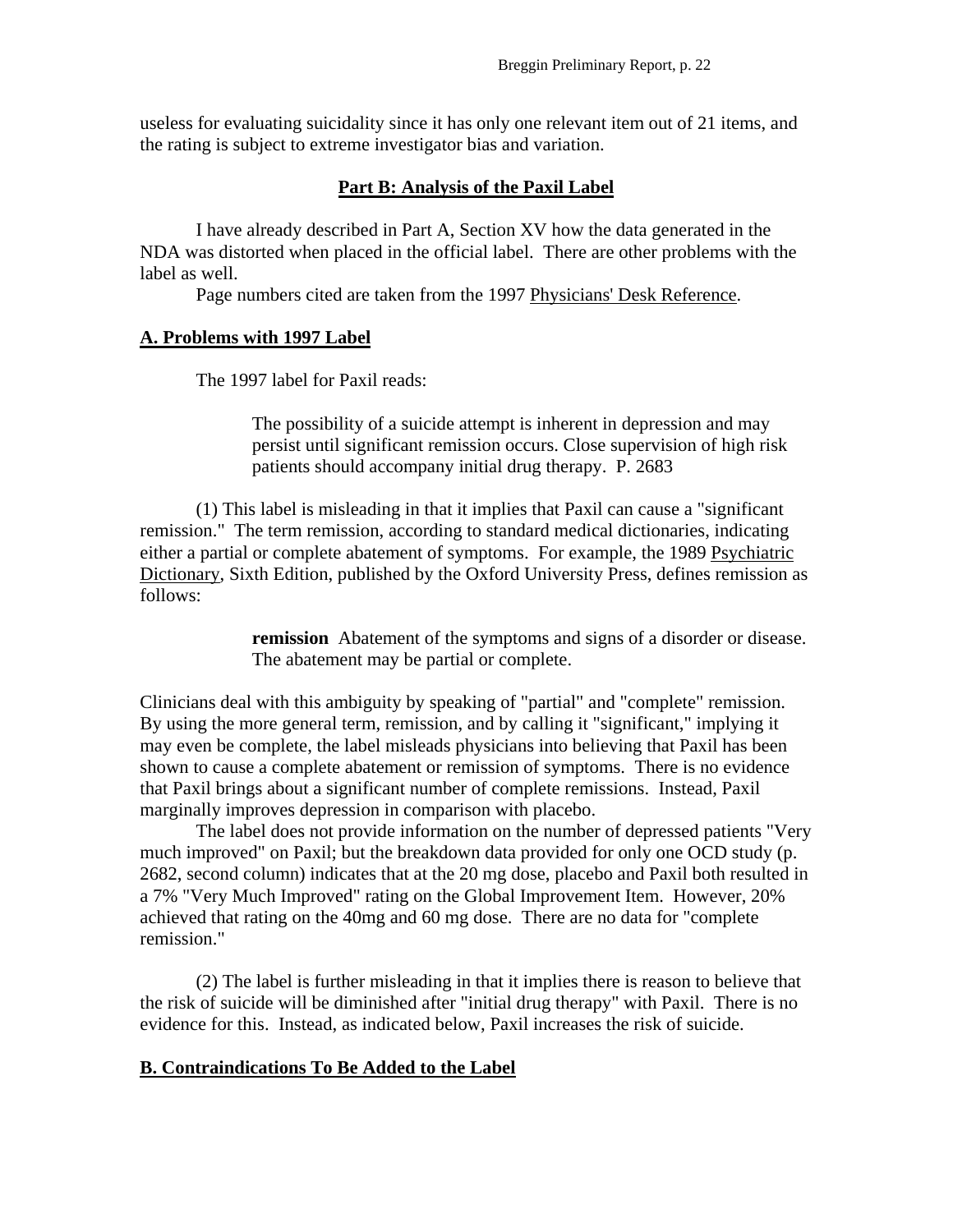Note that the Contraindication category is stronger than the Warning category, as it indicates that the drug should never be used under the specified conditions. The label for Paxil should, but does not, contain information consistent with the following observations:

(1) Paxil can cause or exacerbate suicidal tendencies, and is contraindicated in patients for whom there is a risk of suicide. In U.S. clinical trials, Paxil caused suicide at a rate well-above 1% of patients and at a considerably higher rate than other antidepressants or placebo. When adjusted correctly, the worldwide rates followed the same pattern. The rate for Paxil-associated suicide attempts was many times greater than the rate for patients taking other antidepressants or placebo.

The patient and family should be warned about the danger of Paxil-induced suicidality and instructed to immediately inform the physician of any suicidal thoughts or intentions while taking Paxil.

(2) Based on data from clinical trials and clinical reports, Paxil does not reduce suicidality or the rate of suicide attempts, and therefore Paxil should not be used as a treatment for ameliorating or preventing suicidality. The patient and family should be warned that Paxil cannot be relied upon to prevent suicidal tendencies, that instead it raises the rate of suicidal behavior, and the family should be instructed to immediately inform the physician of signs of suicidal thoughts or intentions.

(3) In a substantial portion of patients Paxil causes and/or aggravates anxiety, agitation, nervousness, irritability, insomnia, tremor, and other symptoms of central nervous system (CNS) stimulation, including emotional lability and mania. CNS stimulation is known to be associated with suicide and violence. Paxil is contraindicated in patients who are experiencing or who are at risk for symptoms of stimulation. The patient and family should be warned about the danger of Paxil-induced stimulation and instructed to immediately inform the physician about any signs of stimulation.

#### **C. Warnings To Be Added to label**

(1) Paxil commonly produces severe adverse reactions during the first one to five days of exposure to the drug in the starting dose range (10-20 mg per day). As a result, the patient is at risk for a worsening of his or her condition before there is any beneficial drug effect. The patient and family should be alerted to the possibility of adverse reaction occurring soon after starting the drug, including stimulation (insomnia, anxiety, agitation), suicidality, or violence. The patient and family should be instructed to inform the physician at the earliest sign of stimulation, suicidality, or violence.

(2) Paxil commonly produces akathisia, a drug-induced central nervous system disorder characterized by feelings of irritability and anxiety in association with restlessness and the inability to sit still. Akathisia is associated with an increased rate of suicidality and violence. The patient and family should be informed about the danger of akathisia and instructed to immediately contact the physician at the first sign of akathisia.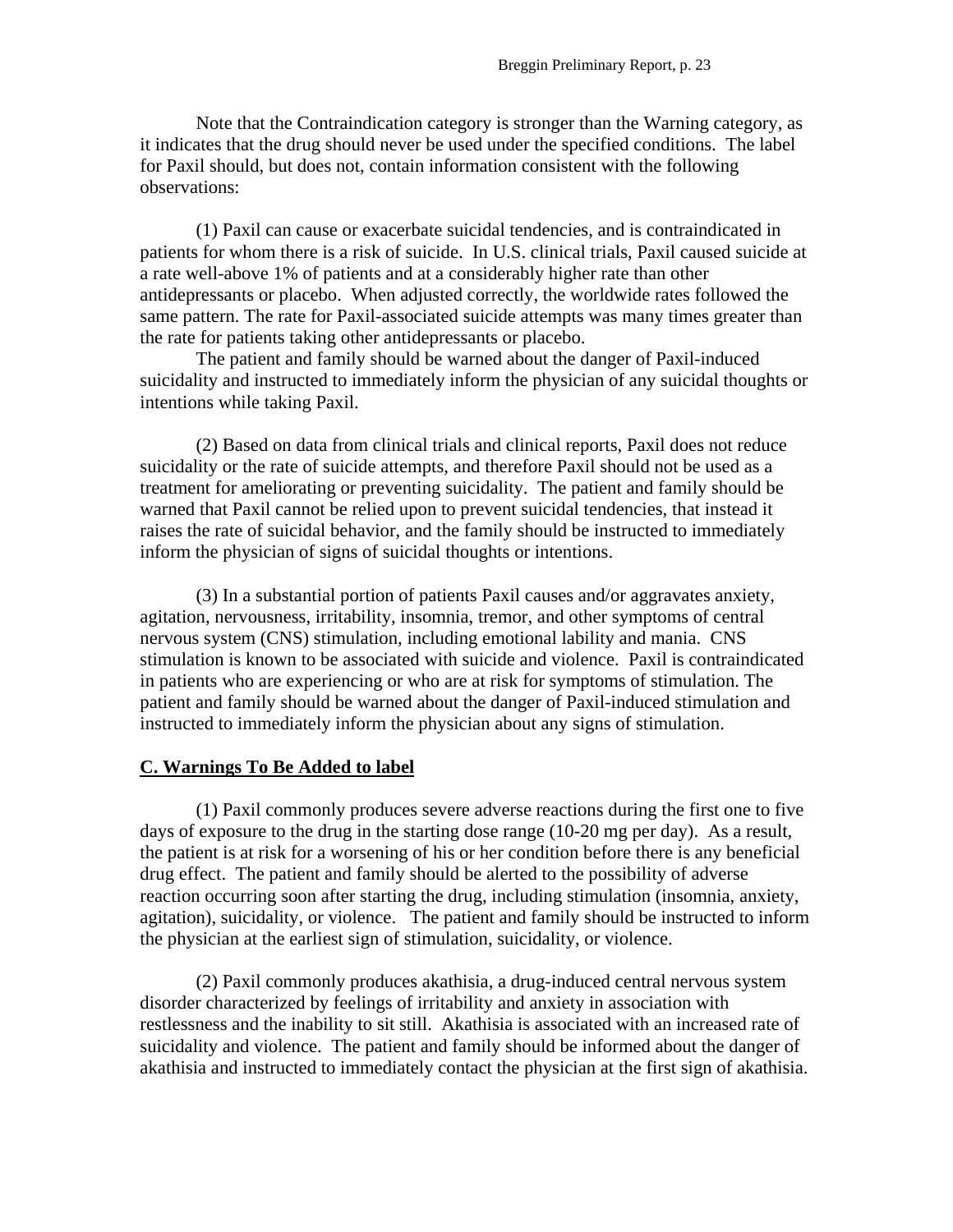(3) Paxil is not indicated for the treatment of suicide and is associated with an increase rate of suicidality and suicidal behavior (See other Warnings).

(4) Paxil is not indicated for the treatment of aggression or violence and can increase aggression and violence (see other Warnings).

(5) Severe adverse reactions to Paxil may develop in the first several days of treatment even a low doses, but any therapeutic effect is likely to be delayed for a longer period of time. Therefore, the first several days of exposure to Paxil are particularly hazardous (see other Warnings). The physician should take appropriate precautions to monitor the patient and to respond to any signs of a worsening condition.

(6) Paxil belongs to the pharmacological class of serotonin reuptake inhibitors and is likely to produce any adverse drug reaction associated with other medications, such as fluoxetine, sertraline, fluvoxamine, and citalopram in that class of antidepressants.

#### **D. Other Label Issues**

(1) If an adverse reaction or event is listed in tables (e.g., Tables 1, 2, & 3), it is not repeated in text under "Other Events Observed During Premarketing Evaluation" (p. 2685, first column). As a result anxiety gets left out of the systematic listing of adverse reactions under **Nervous System** in this section.

 Although this method is approved by the FDA, SmithKline was obligated to make the label properly informative. It should have made a large warning that both sources need to be examined or it should have combined the adverse reactions in a summary elsewhere in the label.

 (2) The table minimizes the numbers of reports relating to anxiety by providing separate data for anxiety and nervousness (Tables 1 & 2) and for anxiety, nervousness, and agitation (Table 3).

#### **E. Burying the Stimulant Profile**

 SSRIs as a group have a stimulant profile. I have discussed this in regard to Prozac in some detail (Breggin, 1997; Breggin and Breggin, 1994).

 The data in the label, if properly understood through careful and time-consuming scrutiny, confirms that Paxil can be stimulating. Indeed, "CNS stimulation" is mentioned as "frequent" under **Nervous System** (p. 2685, column three). However, the data on stimulation is not organized in any one place in the label, and instead is obscured by being scattered among three tables and various places in the text. Furthermore, the term "frequent" indicates "at least 1/100 patients" or 1%, and therefore does not communicate the how extremely common stimulation is.

 The following two tables compile the data confirming the high risk of patients developing stimulant reactions. The label itself should have organized this data in a fashion that would have similarly warned about the dangers of the stimulant syndrome.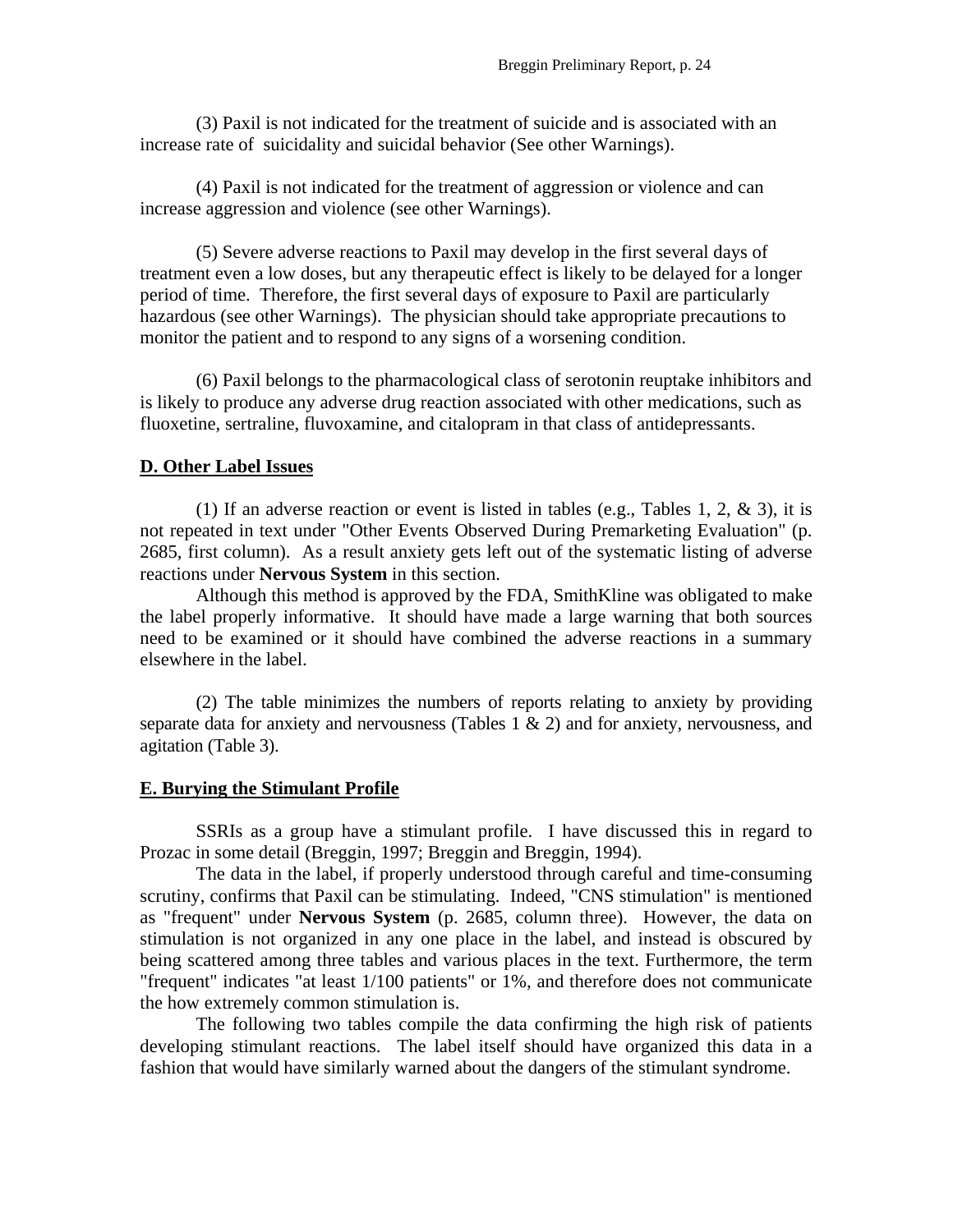## **F. Comparison of Stimulant Adverse Effects in Depression, OCD, and Panic Disorder**

 Patients with an "incidence of 5% or greater and incidence for *Paxil* at least twice that of placebo" were reported separately for Depression, OCD and Panic Disorder (Table 2, summarized in text p. 2684, first column). In **Table I**, I have organized this data in parallel to more readily compare and examine the pattern.

The information in this newly created table indicates that high rates of several stimulant profile reactions were found in all three groups for sweating, tremor, and decreased appetite. In patients treated for depression, stimulation profile reactions are especially prominent and include sweating, nausea, decreased appetite, tremor, insomnia, and nervousness. Dry mouth (OCD only), nausea (depression and panic disorder) and various sexual dysfunctions (all three groups) are also consistent with stimulant effects but not as specifically characteristic.

 The criteria for this particular table were unusually high. If we examine the entire range of reported adverse effects at the level of 1% or greater rather than 5% or greater (and twice placebo) we develop a more obvious stimulant profile.

| Table I: Very Frequent (5%) CNS/Psychiatric Adverse Reactions from Paxil Label |                             |                      |  |  |
|--------------------------------------------------------------------------------|-----------------------------|----------------------|--|--|
| <b>Depression</b>                                                              | <b>Panic Disorder</b>       | <b>OCD</b>           |  |  |
| Asthenia                                                                       | Asthenia                    |                      |  |  |
| Sweating                                                                       | Sweating                    | Sweating             |  |  |
| Nausea                                                                         |                             | Nausea               |  |  |
| Decreased appetite                                                             | Decreased appetite          | Decreased appetite   |  |  |
| <b>Dizziness</b>                                                               |                             | <b>Dizziness</b>     |  |  |
| Somnolence                                                                     |                             | Somnolence           |  |  |
| Tremor                                                                         | Tremor                      | Tremor               |  |  |
| Insomnia                                                                       |                             |                      |  |  |
| <b>Nervousness</b>                                                             |                             |                      |  |  |
| <b>Ejaculatory Disturbances</b>                                                | <b>Abnormal Ejaculation</b> | Abnormal ejaculation |  |  |
| Other male genital disorders                                                   |                             |                      |  |  |
|                                                                                | Impotence                   | Impotence            |  |  |
|                                                                                | Libido decreased            |                      |  |  |
|                                                                                | Female genital disorder     |                      |  |  |
|                                                                                |                             | Dry mouth            |  |  |
|                                                                                |                             | Constipation         |  |  |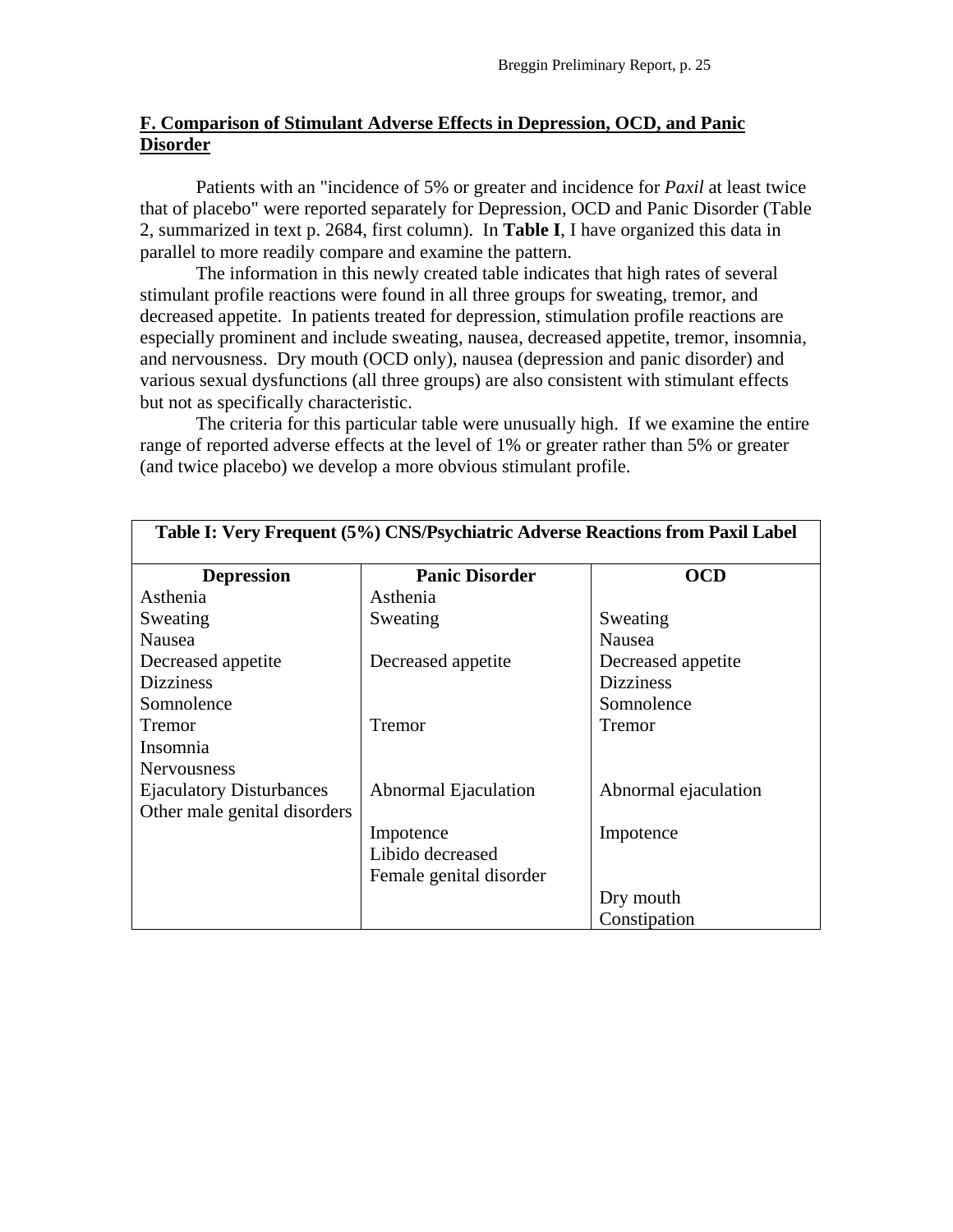| Table II: Summary of Stimulant and Stimulated-Related ADRs from Paxil Label |                                                     |                                              |  |  |
|-----------------------------------------------------------------------------|-----------------------------------------------------|----------------------------------------------|--|--|
| <b>Frequent Stimulant ADRs</b>                                              | <b>Stimulant-Related CNS</b><br><b>ADRs</b>         | <b>Stimulant-Related CNS</b><br><b>ADRs</b>  |  |  |
| [at least $1\%$ ]                                                           | [at least $1\%$ ]                                   | [less than 1%]                               |  |  |
| <b>CNS</b>                                                                  | Depression**<br>Amnesia***                          | Hostility**<br>Paranoid reaction**           |  |  |
| CNS stimulation**                                                           | Asthenia*                                           | Antisocial reaction**                        |  |  |
| Seizures+<br>Mania/hypomania+                                               | Concentration impaired* **<br>Somnolence*           | Manic reaction**<br>Manic depressive         |  |  |
| Emotional lability**<br>Anxiety*                                            |                                                     | reaction**<br>Euphoria**                     |  |  |
| Nervousness*<br>Agitation*                                                  | Serotonin Syndrome++                                | Psychosis**<br>Psychotic depression**        |  |  |
| Insomnia*<br>Tremor*                                                        | Agitation [also *]<br>Confusion                     | Depersonalization* ** ++<br>Hallucinations** |  |  |
| <b>Systemic</b>                                                             | Diaphoresis [sweating*]<br>Hallucinations [also **] | Delusions**<br>Delirium**                    |  |  |
|                                                                             | Hyperreflexia [reflexes<br>increased *]             | Abnormal thinking**<br>Abnormal dreams*      |  |  |
| Sweating*<br>Decreased appetite*                                            | Myoclonus [also $*$ ]                               | Lack of emotion**                            |  |  |
| Weight Loss**<br>Dry mouth*                                                 | Shivering [chills*]<br>Tachycardia [also **]        | Neurosis**<br>Convulsion**                   |  |  |
| Tachycardia**<br>Hypertension**<br>Palpitation*                             | Tremor [also *]                                     | Grand mal convulsion**                       |  |  |
|                                                                             |                                                     |                                              |  |  |

ADR=Adverse Drug Reaction. The ADRs selected for this table are among those potentially related to stimulant effects. \* From the Tables; \*\* From "Other Events Observed..."; + From Precautions; From footnote to Table 2; + + From Postmarketing Reports section.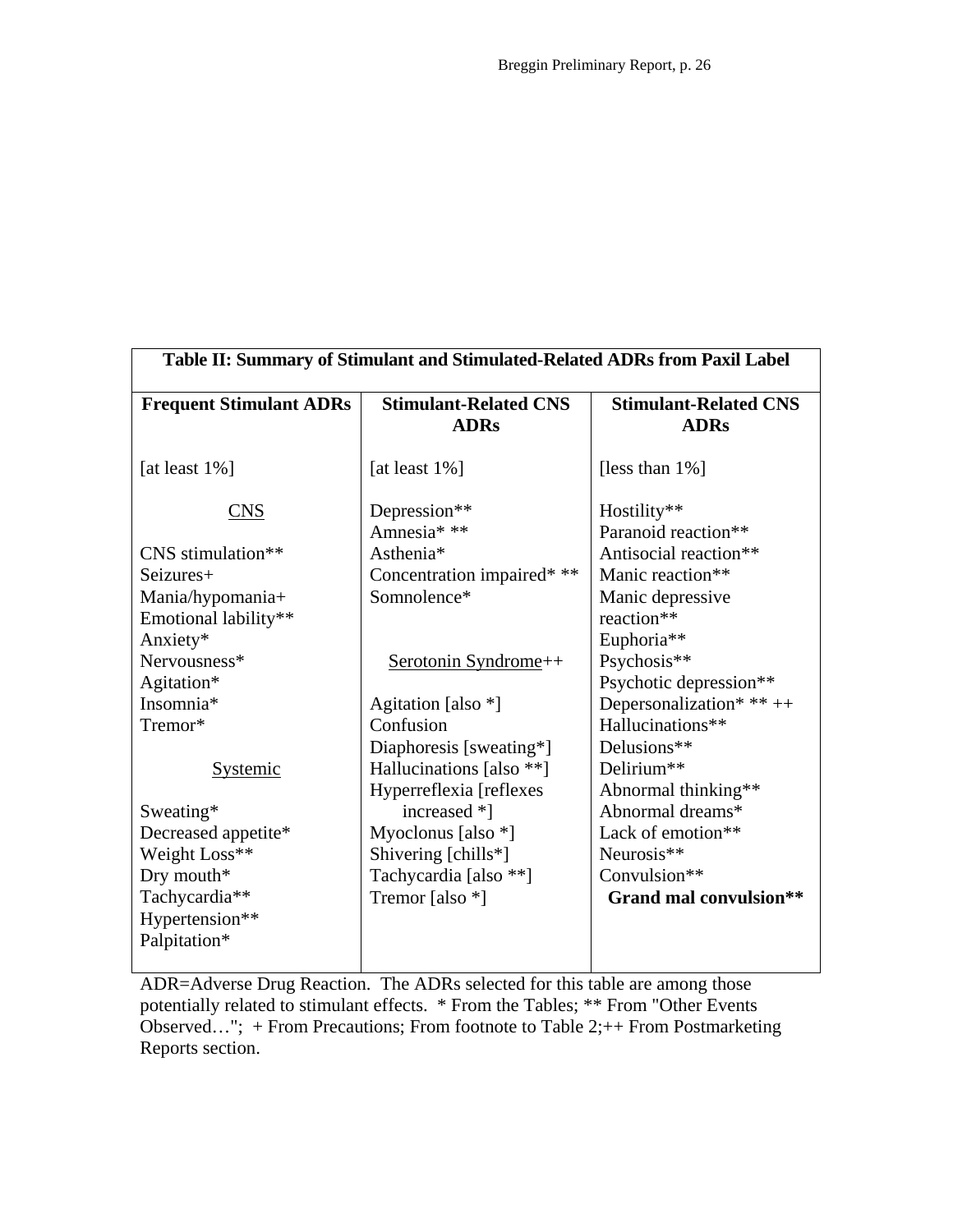In regard to the serotonin syndrome as listed in Table II, note that many of these symptoms are also reported as individual ADRs. To some extent, many of the individual ADRs may at times reflect a partial expression of a serotonin syndrome, although overstimulation other neurotransmitters may be involved. Other stimulant aspects of the serotonin system, not listed in the Paxil label, include hypertension and convulsions.

## induced CNS stimulation and akathisia on April 29, 1997 before his death, as well as from some degree of underlying depression. The deposition testimony of his co-worker Joel Torres who personally observed Mr. Lacuzong was consistent with akathisia and features of mania. Mr. Torres worked next to Mr. Lacuzong, and his description of Reynaldo's actions on 4.29.97 demonstrates Paxil's stimulating effect on him. Mr. Torres testified that Mr. Lacuzong on the day of his death "seemed restless" P45 L21; P60 L10; P61 L7) indicating some degree of akathisia. Mr. Torres noticed several other actions and/or made other observations consistent with overt stimulation: "his actions were not good" (P38 L8); "he seemed angry " (P38 L10); "he would be changing constantly " (P38 L17); "sometimes he would be would be would be would be angry; sometimes he would be good" (P38 L19); "but when I looked at him, he looked angry" (P39 L1); "you know, his eyes were flashing" (P39 L9); "flashing sharp" (P39 L11); "he seemed angry and that he—you know, this sharpness of his eyes" (P43 L13); he looked angry "in his eyes and in his action" (P44 L19); "his movements were different, his eyes, and then it would change until we ate our lunch" (P45 L15); his eyes looked  $s$ harper" (P45 L24); his looks "would be changing" (P46 L8); they were changing "by were changing "by were changing "by the hour" (P46 L11); Mr. Lacuzong appeared "listless" (P47 L22); "he didn't seem like he wanted to work" (P48 L2); "his face—I was also scared because of his face—I was also scared because of his face, you know, to keep on changing" (P53 L17); "I was somewhat afraid" (P53 L21). He also behaved oddly, throwing away equipment that was supposed to be kept (P 51). Co-worker Imelda Encarnacion's deposition indicates that Mr. Lacuzong acted strangely on 4.28.97 and 4.29.97 in that he was "spaced out" and "spacey" (e.g., p. 30) two days before his death and that that a co-worker told her he was behaving peculiarly, throwing things away, on the day of his death (p. 63). The young girl, Meagan Bermudez, also observed Mr. Lacuzong just before the tragic event. Her description of Mr. Lacuzong's demeanor is consistent with significant changes in his personality. Mrs. Lacuzong's testimony that her husband reported at 5:00 p.m. (4.29.97) that he could not assist with the daughter's homework that day because it was too difficult—a first time event—further suggests that Reynaldo was in an impaired mental state. Mr. Lacuzong at the least displayed "irritability" which is sufficient, as already described, for a diagnosis of Substance-Induced Mood Disorder with Manic Features according to the Diagnostic and Statistical Manual of Mental Disorders, IV (1994).

## **Part C: Application to the Lacuzong Case**

**Part D. Conclusions**

The following opinions are offered to a reasonable degree of medical certainty.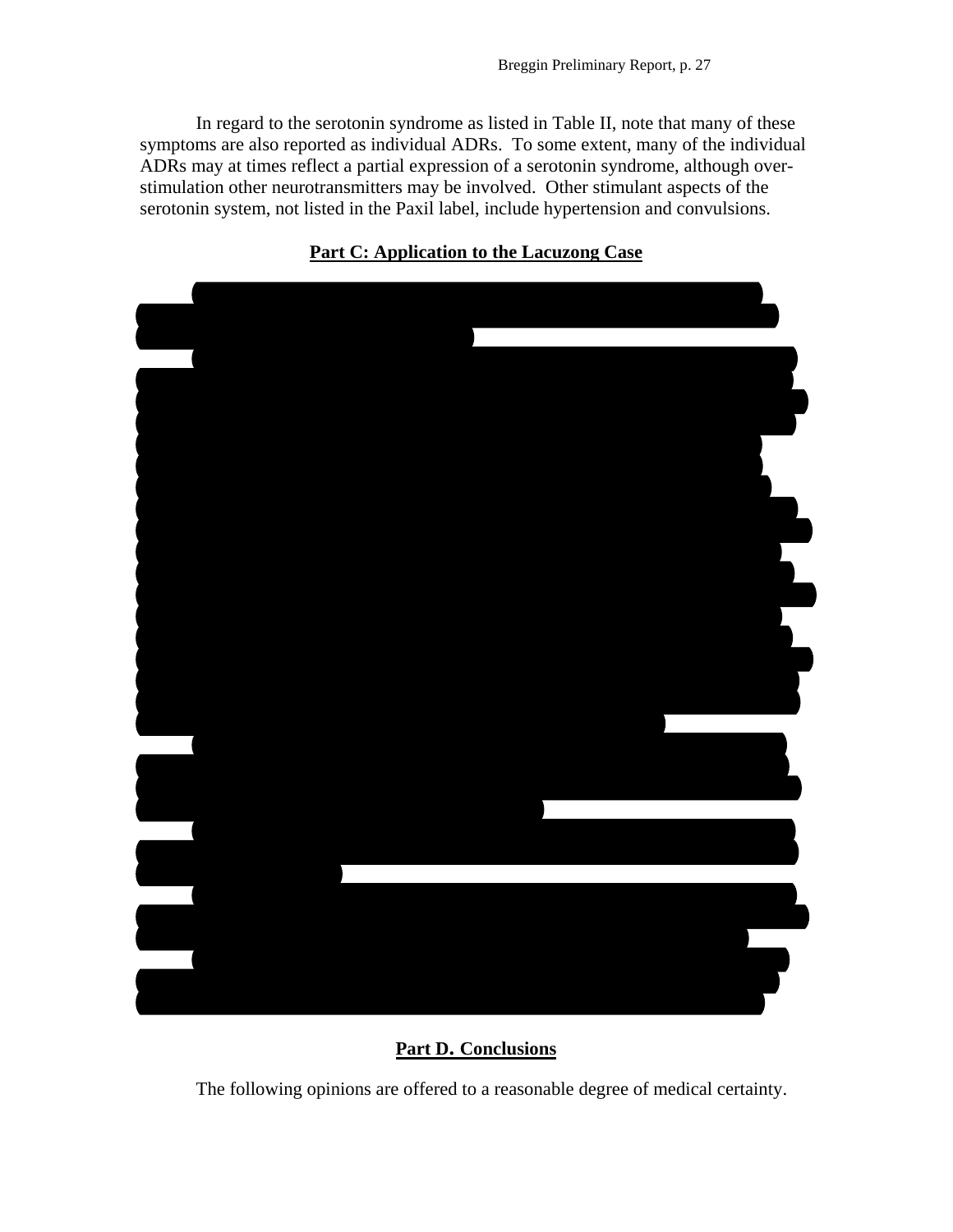

## **A. Basic Facts of Mr. Lacuzong's Case**

### **B. Negligence by SmithKline Beecham**

The following acts of negligence and lack of due care by SKB contributed to or caused Mr. Lacuzong's suicidal and violent behavior:

(1) SKB was deceptive, fraudulent and negligent in hiding data concerning the stimulating effects of Paxil, including agitation, anxiety, nervousness, insomnia, and irritability. The label for Paxil was constructed to hide the stimulating pattern or profile of effects. Indeed, SKB attempted to promote Paxil as relatively free of these symptoms and even as an effective treatment for patients suffering from these symptoms and was criticized by the FDA for doing so.

Stimulation is an especially dangerous adverse effect in depressed patients, producing an agitated depression that can lead to suicide and violence. Physicians and patient need to know that a drug is potentially stimulating.

(2) SKB systematically eliminated the term akathisia as an investigational term and as a preferred term. In doing so, it acted in defiance of the FDA's own coding system. In this regard, SKB purposely misled the medical profession. When eventually forced by the FDA to include akathisia in the label, SKB allowed the term to be placed in the postmarketing section, lumped together with other adverse effects, rather than acknowledging to the FDA and in the label that it was detected at a high frequency in the premarketing clinical trials.

Akathisia is an extremely disturbing syndrome and is known to be associated with violence and suicide. Physicians and patients need to know the implications of akathisia and that a drug can cause akathisia.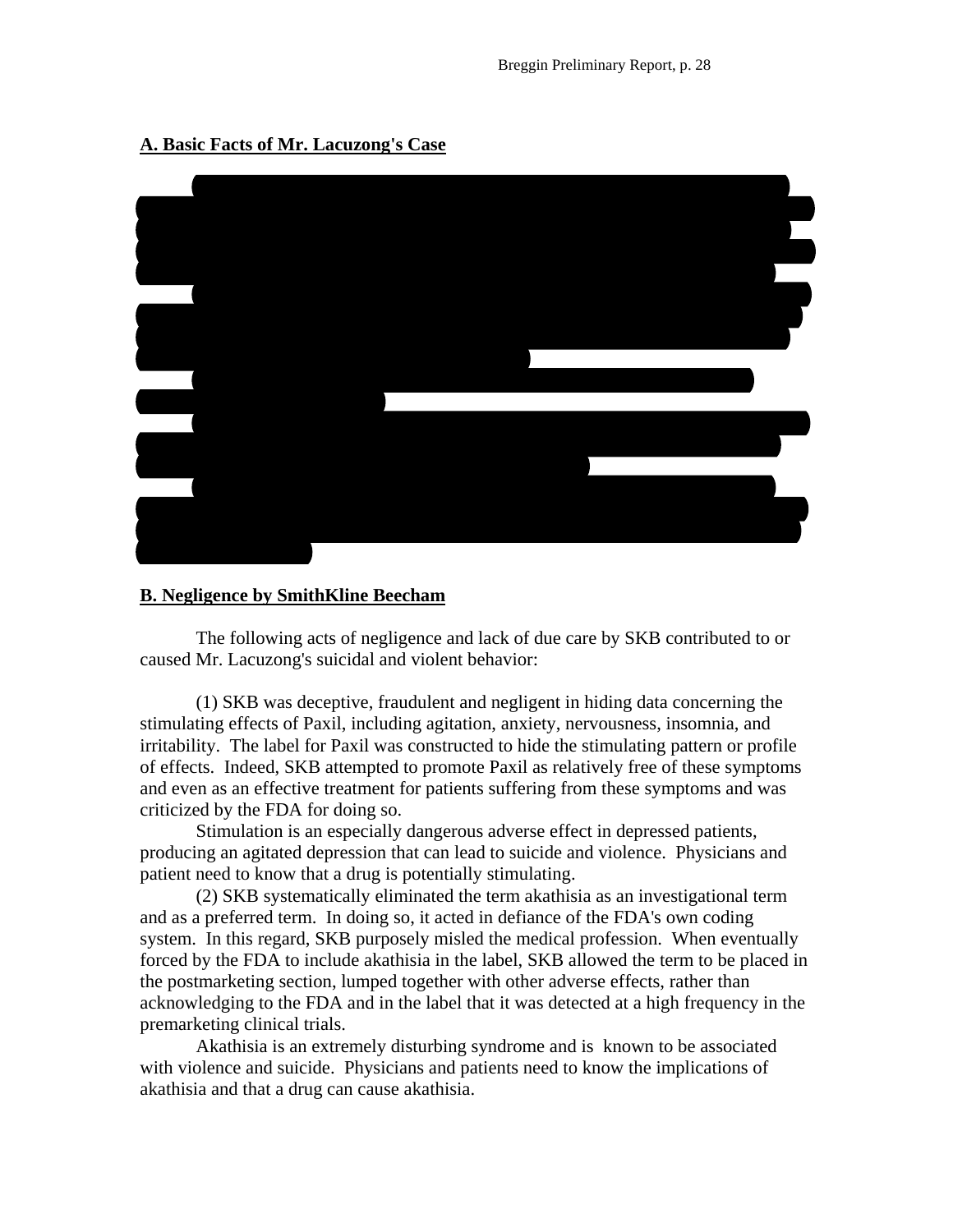(3) SKB hid and distorted data concerning the danger of suicide attempts and completed suicide. It manipulated the data to minimize the danger of suicidal behavior when in fact suicidal behavior was frequent on Paxil. The harm in doing this is great.

(4) SKB made no effort to develop additional controlled clinical trials to further investigate the alarming data concerning the high rate of Paxil-induced stimulation, akathisia, and especially suicidal behavior (confirmed by SKB's David Wheadon, deposition 10.18.00, p. 42 & p. 184).

(5) SKB attempted to make Paxil seem safer and more effective than other SSRIs, increasingly the likelihood that it would be prescribed to Mr. Lacuzong and that his physician and the clinic would lack sufficient concern about its dangerousness. In general SKB conducted a campaign of exaggerating the safety of Paxil, even trying to promote it for children and the elderly. Their efforts created an atmosphere in which Paxil was considered by the medical profession to be more safe than it is.

(6) SKB hid the fact that a large portion of patients develop severe adverse effects, including stimulation and akathisia, in the first one-to-three days of exposure to the drug. This data is of extreme importance, because the drug will not have its presumed beneficial effect during this time of potentially severe adverse reactions, including stimulation and akathisia. Thus the patient remains depressed while undergoing, in addition, painful stimulation and akathisia. Knowledge that adverse effects occur early in the treatment is also important because patients and many physicians falsely believe that, since it takes weeks for therapeutic effects to develop, it must take weeks for adverse effects to develop as well. In other words, physicians and patients falsely believe that the drug "doesn't take effect" for weeks when it fact it can have adverse effects with the first dose.

The development of severe stimulating adverse drug reactions in depressed patients in the absence of a corresponding beneficial effect is a prescription for disaster that the drug company has hidden from view. Physicians and patients needed this information.

(7) SKB committed various other individual acts of negligence that are noted and documented in the body of this report.

(8) Paxil's efficacy was marginal. Physicians and patients need to know both the relative lack of efficacy and the relative frequency of adverse effects in order to make an informed risk/benefit assessment. The effectiveness assessment was largely based on two very limited tests, the Hamilton Depression Scale (Ham-D) and the Clinical Global Inventory (CGI). Because of the high drop out rate due to adverse effects and lack of efficacy, patients dropped out too early to allow meaningful conclusions to be drawn.

(9) SKB failed to act on the known fact that SSRIs tend to share the same adverse reaction profile, including the production of stimulation and akathisia. Instead, it tried to cover up this similarity, falsely encouraging physicians and patients to believe that Paxil is safer than Prozac and other drugs in the same class.

(10) SKB emphasized the short-acting nature of Paxil as a pure benefit, when in fact it causes special hazards, such as the potential for interdose withdrawal.

(11) SKB representatives were discussing with at least one FDA official the possibility of future employment in the pharmaceutical industry. This could encourage leniency on the part of the FDA official. The same FDA official helped SKB manipulate their suicide data to their advantage.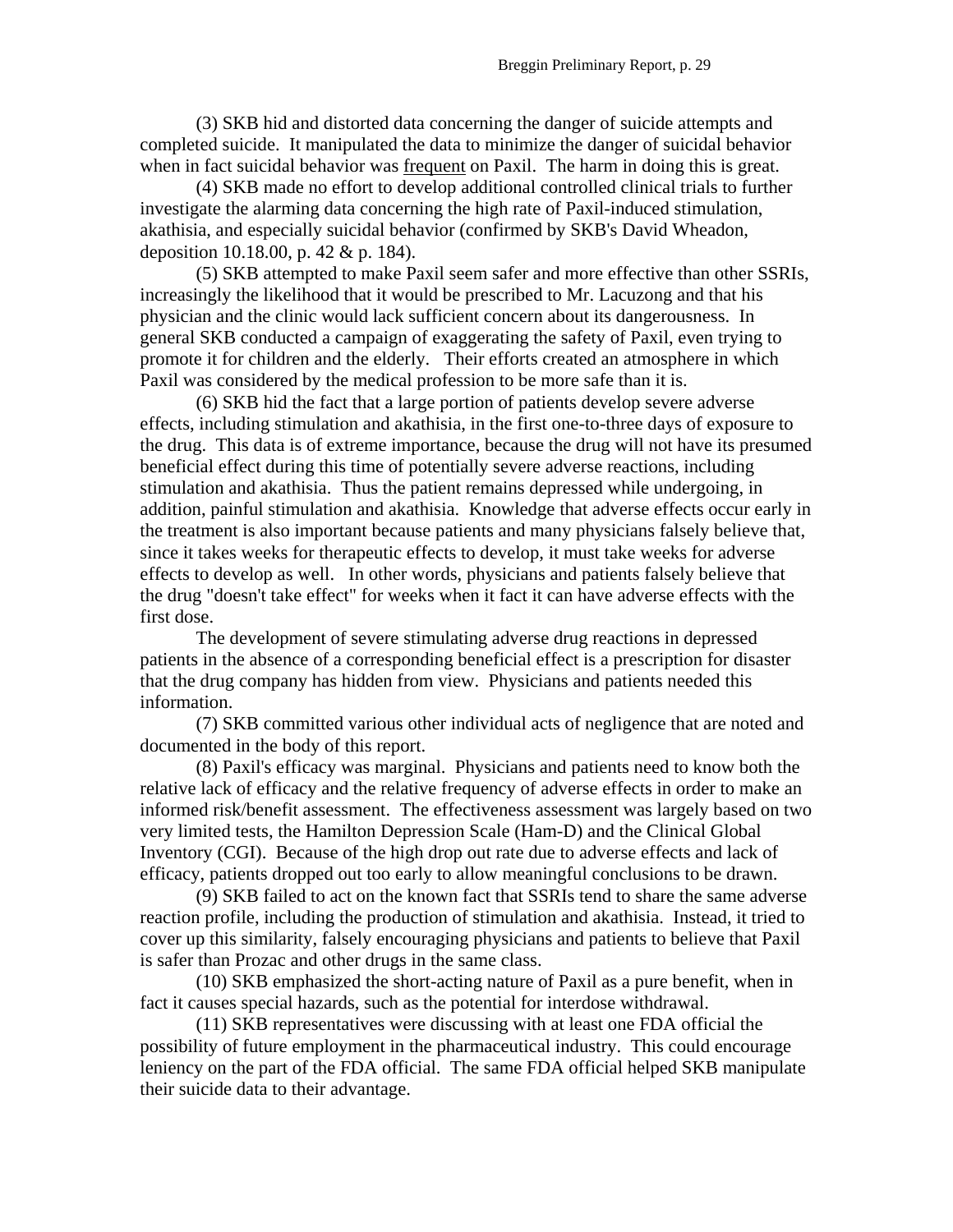

# **E. Bibliography**

Breggin, P. and Breggin, G. (1994), Talking Back to Prozac, New York: St. Martin's Press.

Breggin, P. (1997). Brain-Disabling Treatments in Psychiatry: Drugs, Electroshock and the FDA, New York: Springer Publishing Company.

Breggin. (2001). The Antidepressant Fact Book, Cambridge Massachusetts: Perseus Books.

Glenmullen, J. (2000). Prozac Backlash, New York: Simon & Schuster.

Lipinksi, Jr., J., Mallaya, G., Zimmerman, P., and Pope, Jr. H. (1989, September). Fluoxetine-induced akathisia: Clinical and theoretical implications. Journal of Clinical Psychiatry, 50, 339-352.

Public Citizen (1990, May 23). Re: Citizens petition for revision of fluoxetine (Prozac) labeling. Letter to David Kessler, Commissioner, Food and Drug Administration. Washington, DC: Public Citizen Health Research Group.

Rothschild, A. and Locke, C. (1991, December). Reexposure to fluoxetine after serious suicide attempts by three patients: The role of akathisia. Journal of Clinical Psychiatry, 52, 491-493.

Teicher, M., Glod, C., and Cole, J. (1990, February). Emergence of intense suicidal preoccupation during fluoxetine treatment. American Journal of Psychiatry, 147, 207- 210.